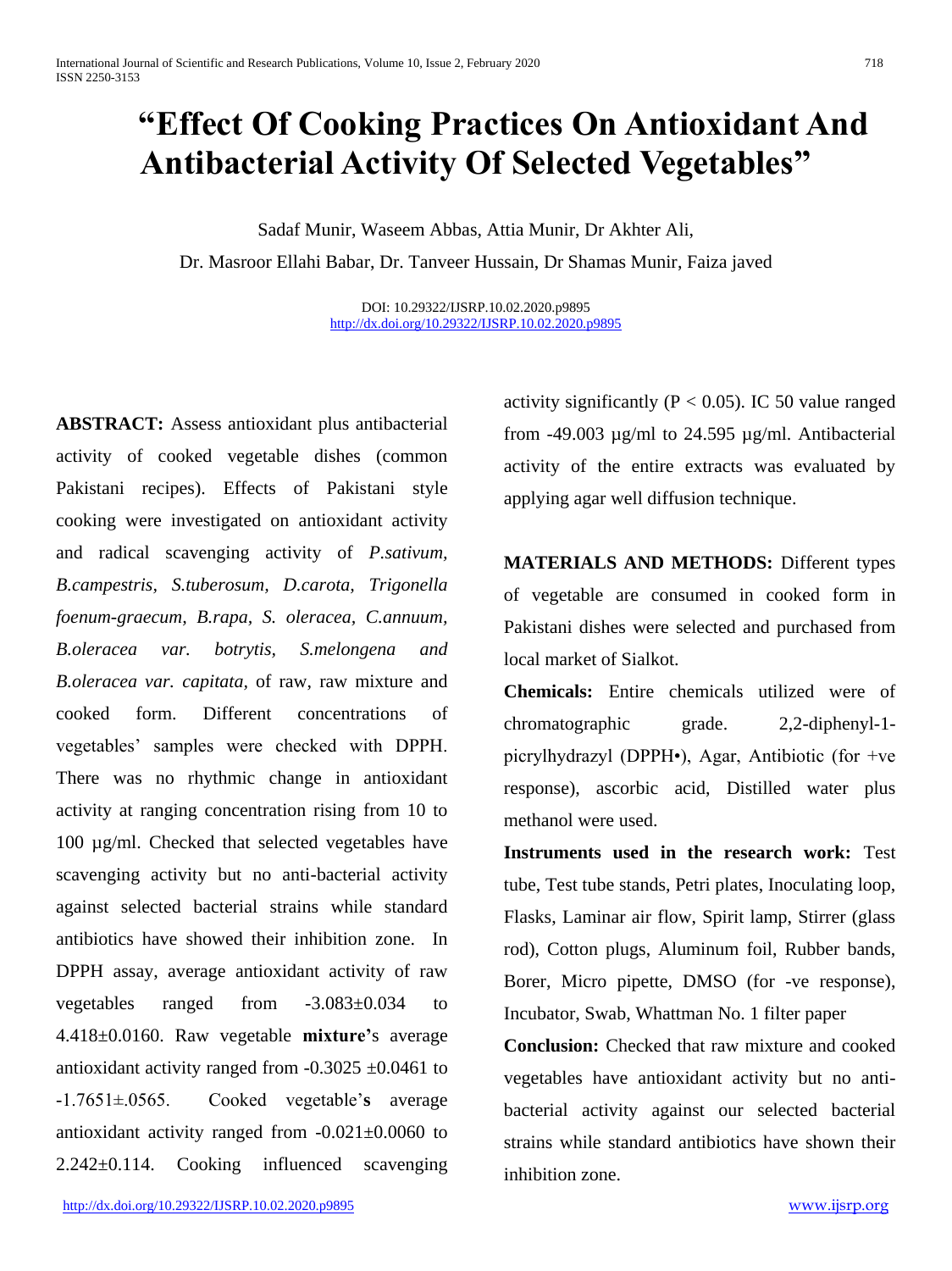**Research Objective(s):** Assess antioxidant activity of some vegetable dishes/recipes before and after cooking. Study the consequences of Pakistani cooking technique on antibacterial activity of selected vegetable-based dishes

*Term Index:* ROS (Reactive Oxygen Species), LDL (Low-Density Lipoproteins), FRAC (Ferric Reducing Antioxidant Capacity), ORAC (Oxygen Radical Absorption Capacity), TRAP (Total Radical Trapping Antioxidant Parameter), FRAP (Ferric Reducing Antioxidant Capacity), DMSO (Dimethylsulfoxide), TEAC (Trolox Equivalent Antioxidant Capacity), RNS (Reactive Nitrogen Species, AIDS (Acquired immunodeficiency syndrome), HIV (Human Immunodeficiency Virus), SA (Scavenging Activity), DPPH•<br>(2, 2-diphenyl-1- picrylhydrazyl), ATP (Adenosine  $(2, 2\text{-diphenyl-1-} picrylhydrazyl), \text{ATP}$ Triphosphate )

#### **INTRODUCTION**

**Background**: Plants are colossal source of drugs from ancient time. There are different sources like preserved monuments, written paper as well as original drugs which are plants based. Cure through plants is the results of several years of great effort against sickness. ALL over globe plants are utilized against infectious illness. Herbal medicines which are derived from plant base material and have beneficial against disease. That is used in pharmacy manufacturing. Free radicals and antioxidants they were well known in combustion technology, polymer as well as radiation etc. Free radicals were reported for the first time in the history in 1956 and their associated toxic effects were discussed. (Gutteridge, 2000)

<http://dx.doi.org/10.29322/IJSRP.10.02.2020.p9895> [www.ijsrp.org](http://ijsrp.org/) **Free radicals:** Highly reactive molecules or free radicals have great frequency to react with DNA nucleotides, protein's sulfhydryl bonds as well as polyunsaturated fatty acids. Production of free radicals may be endogenous (as of regular

metabolic reactions) and it can be exogenous (by exposure to radiations, pesticides, pollutions as well as tobacco smoke etc). Numerous health issues are due to these free radical's damage like cancer, cataracts, inflammatory plus cardiovascular disorder and emphysema etc. Vitamins have capability to scavenge free radicals are examples of antioxidants (Lobo, 2010).

**Antioxidants:** Antioxidants are considered as organic chemical complexes. They have capacity to slow down oxidation of additional organic molecules in human body. During cellular oxidation-reduction reactions, free radicals are generated which may go ahead and start chain reactions which is dangerous for cell. For the stability of oxidative state, living systems contain composite system of antioxidants which are taken consumed as dietary antioxidants (Krishnaiah, 2007).

**Source of Natural Antioxidants:** Antioxidants especially the vitamins are among the main regulators in human metabolism. A healthy lifestyle accompanied by intake of healthy foods enriched with antioxidant activity can save from diseases. Interestingly, from last few decades, natural antioxidants for example caffeic acid, carvacrol, plant extracts, α-tocopherol as well as quercetin have been integrated into foodstuff wrapping (Sanches-Silva, 2014).

**Natural antioxidants and Edible materials:** This field of research into antioxidant activity of dietary components has got huge interest in the present decade. In Pakistan, a huge majority of people suffer from deficiency of vitamins. For example, 13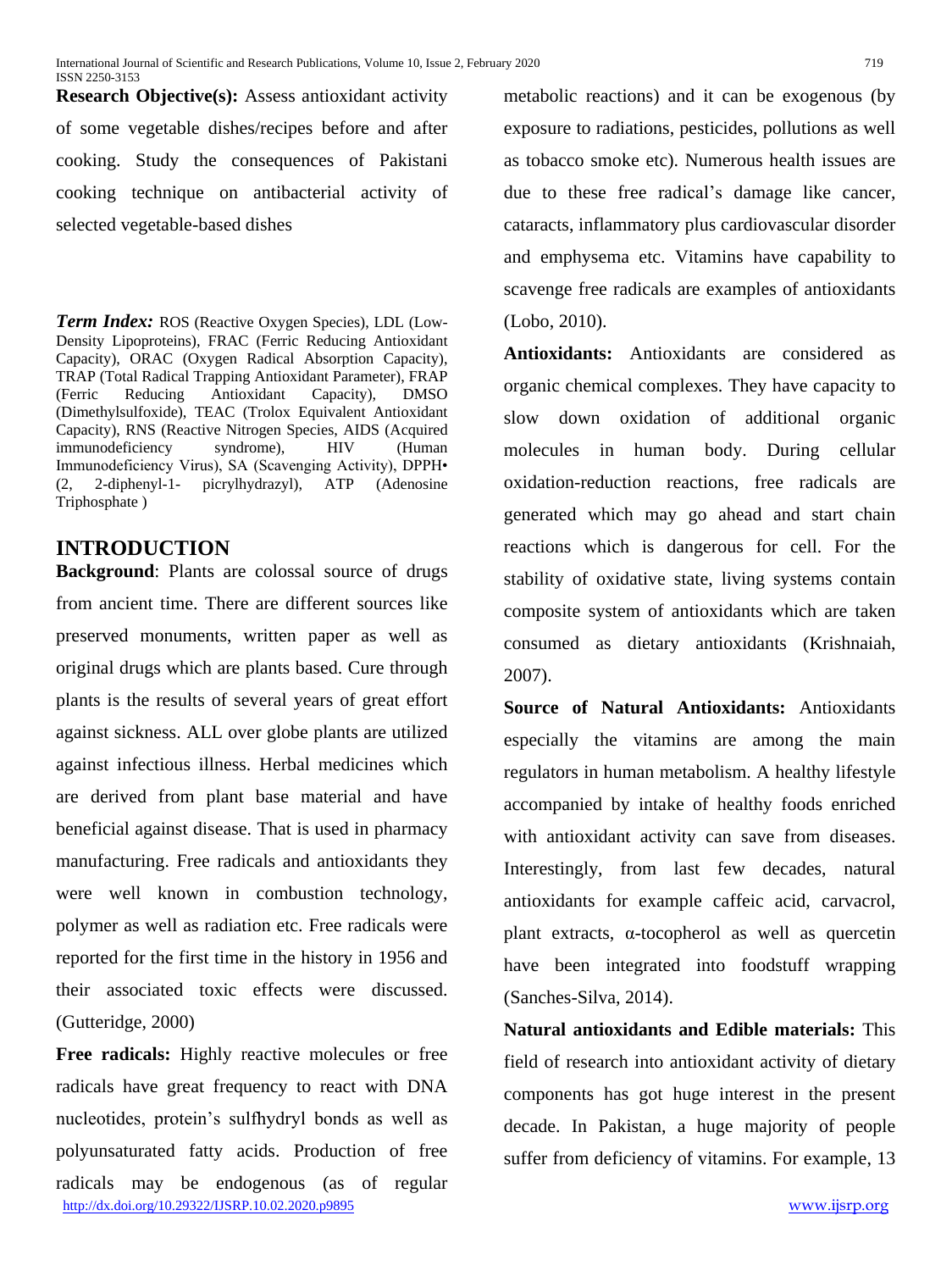% of people have less vitamin A level in serum. Such antioxidants can be obtained from vegetables and fruits. Cannot fulfill our nutritional needs without vegetables. For example, approximately 78%of vitamin A is obtained from vegetables and some other sources (Akhtar, 2013).

**Vegetables are Source of Antioxidants:**  Vegetables have minerals, bioactive compounds as well as fibers. Such types of components are very useful against photo-oxidation and pathogens etc. Bioavailability of some antioxidants including betacarotene from vegetables also depends on other things which require making in cooked form. It reflects that cooking can enhance bioavailability through discharging protein complex (Bernhardt, 2006). Only few vegetables are eaten as raw in the form of salad, but mostly vegetables are used after cooking for enhancement of digestibility. The availability of nutrients like vitamins plus minerals is enhanced by cooking. Thermal treatment, duration and cooking style may cause alternation in nutritive values. In brisk style cooking of vegetables, folic acid, ascorbic acid and some other nutrients become vulnerable to oxidation or readily oxidized by such type of cooking methods. Minerals are extremely affected by high thermal treatments. Extreme cooking may also be the reason of unpleasant results on digestion (Alvi, 2003).

**Microbes:** Microbes especially bacteria are big reason of disease and even death of all over the world. Main reason of different infectious diseases is pathogenic bacteria. Pathogenic microbes extensively found in our surroundings responsible for diseases and even death. Pus forming infections

plus some severs meningitis infections pneumonia as well as urinary tract infection are due to *S. aureus. B. subtillus* and *E. coli* are reason behind food poisoning (Sapkota, 2012).

**Antibiotic Resistance:** Approximately from 60 years antibiotic are effectively utilized against different diseases. But bacterial genes are showing resistance against antimicrobial drugs. Expansion in occurrence of such genes in bacteria colonize and ultimately effect living organism especially humans by two ways, emergence as well as dissemination (Istúriz, 2000).

### **MATERIALS AND METHODS**

**Collection of Vegetables:** *Pisum sativum, Brassica campestris, Solanum tuberosum, Daucus carota, Trigonella foenum-graecum, Brassica rapa, Spinacia oleracea, Capsicum annuum, B. oleracea var. botrytis, Solanum melongena, B. oleracea var. capitata, Allium cepa, Coriandrum sativum, Zingiber officinale* of family Solanaceae, Cucurbitaceae, Liliaceae as well as Brassicacae etc which are consumed in cooked form in Pakistani dishes were selected and purchased from local market of Sialkot.

**Chemicals:** Entire chemicals utilized were of chromatographic grade. 2,2-diphenyl-1 picrylhydrazyl (DPPH•), Agar, Antibiotic (for +ve response), ascorbic acid, Distilled water plus methanol were used.

**Instruments used in the research work:** Test tube, Test tube stands, Petri plates, Inoculating loop, Flasks, Laminar air flow, Spirit lamp, Stirrer (glass rod), Cotton plugs, Aluminum foil, Rubber bands,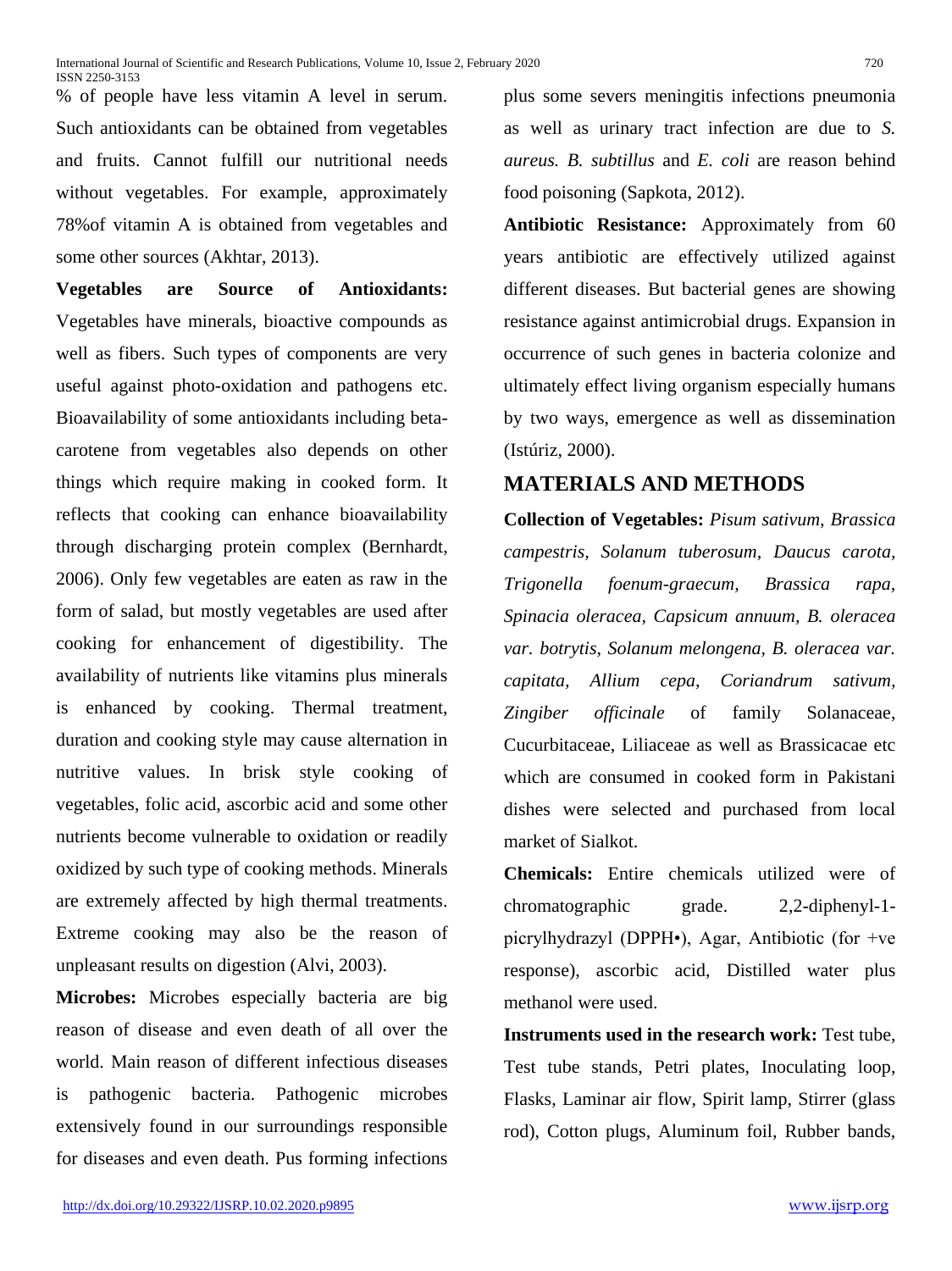Borer , Micro pipette, DMSO (for -ve response),

Incubator, Swab, Whattman No. 1 filter paper

|  | Table 3.1 List of vegetables |
|--|------------------------------|
|--|------------------------------|

| Sr. No. | <b>Plant species</b>            | <b>Family name</b>  | <b>Common name</b> |
|---------|---------------------------------|---------------------|--------------------|
|         | Brassica campestris             | <b>Brassicaceae</b> | Mustard plant      |
| 2       | Solanum tuberosum               | Solanaceae          | Potato             |
| 3       | Daucus carota                   | Apiaceae            | Carrot             |
| 4       | Pisum sativum                   | Fabaceae            | Pea                |
| 5       | Brassica rapa                   | <b>Brassicaceae</b> | Turnip             |
| 6       | Spinacia oleracea               | Amaranthaceae       | Spinach            |
| 7       | Capsicum annuum                 | Solanaceae          | Capsicum           |
| 8       | Brassica oleracea var. botrytis | <b>Brassicaceae</b> | Cauliflower        |
| 9       | Solanum melongena,              | Solanaceae          | Egg plant          |
| 10      | T. foenum-graecum               | Fabaceae            | Fenugreek          |
| 11      | Brassica oleracea var. capitata | <b>Brassicaceae</b> | Cabbage            |
| 12      | Zingiber officinale             | Zingiberaceae       | Ginger             |
| 13      | Coriandrum sativum              | Apiaceae            | Coriander          |
| 14      | Cucurbita pepo                  | Cucurbitaceae       | Pumpkin            |
| 15      | Allium cepa                     | Amaryllidaceae      | Onion              |

#### **Sample preparation**

Two groups of samples were prepared, that are given below;

#### **a) Uncooked vegetables**

All vegetables were washed, cleaned, cut and grind.

#### **b) Cooked vegetables**

Vegetables were cooked in laboratory, after cleaning as well as washing with tap water. Were separated nonedible portion of vegetables. Nonedible portion were discarded while edible portions of vegetables where be cut into small pieces. Vegetables samples were divided into two groups, one portion was as control (raw or

<http://dx.doi.org/10.29322/IJSRP.10.02.2020.p9895> [www.ijsrp.org](http://ijsrp.org/)

uncooked, were kept at normal room temperature). Second sample were subjected to treatment as domestic Pakistani style cooking.

- **b.1** Cloves of garlic (30grams) as well as ginger (30grams) were crushed then some chopped red chilli (10grams) was added and crushed together to make a paste.
- **b.2** Oil added in pan (50ml), onion (100 grams) heated over medium flame and then crushed mixture of ginger and garlic paste (prepared in equal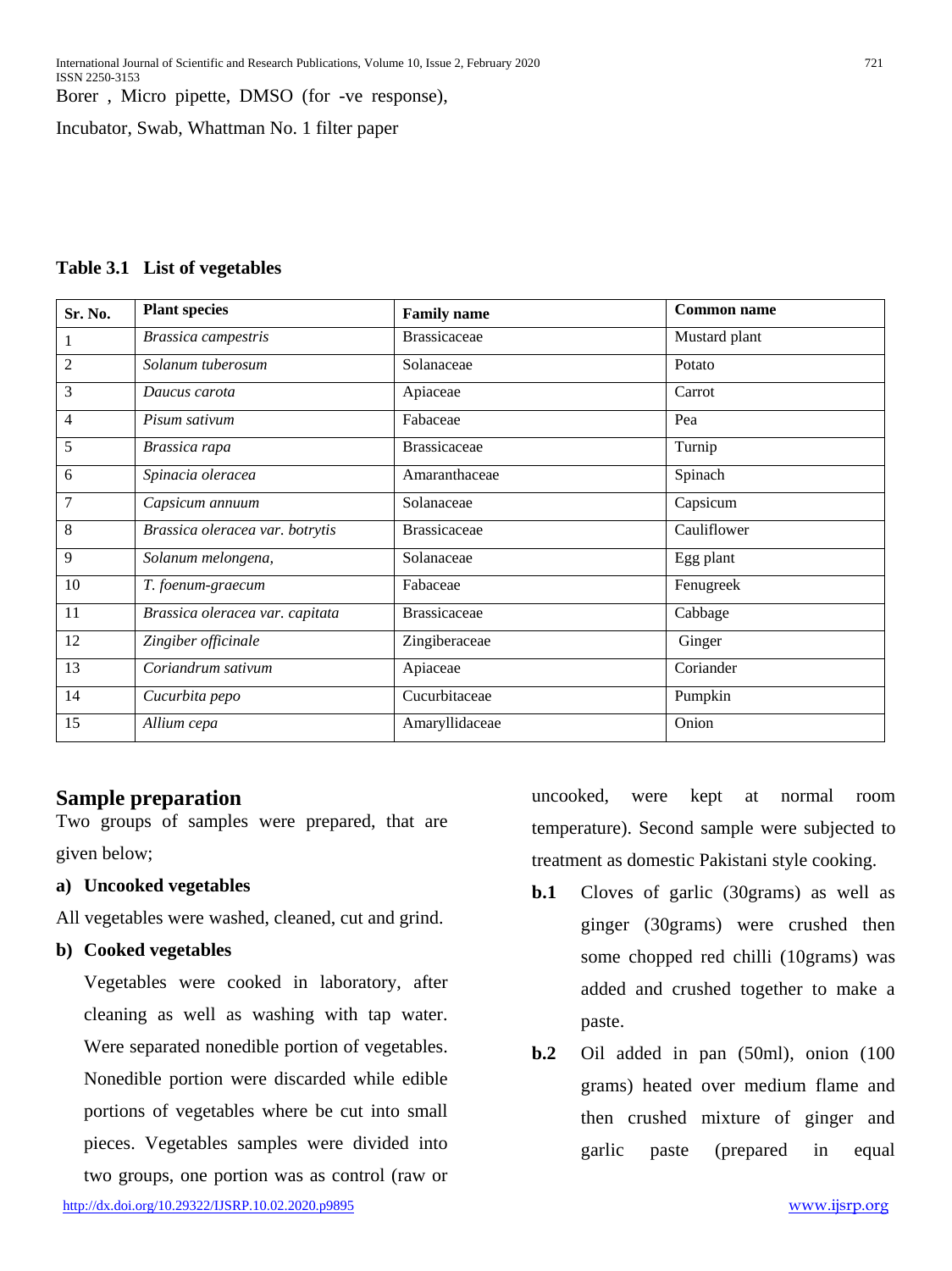proportion) were added and fried until it turns aromatic.

- **b.3** Then 50 grams of tomato paste (peels removed) were added.
- **b.4** Red chilli powder (0.5gram), salt (1 gram) and turmeric (0.3 gram) were added. Saute until mixture was started to leave sides of saucepan.
- **b.5** Respective drained veggies were added and fried for 2 to 3 minutes. Cover and cook on a low heat for another 2 minutes
- **b.6** A little water (50 ml) was added and the mixture where be cooked on a medium to low heat until vegetables are tender.
- **b.7** Coriander (5 gram) and garam masala (1 gram) powder were added and let it simmer for two minutes.
- **b.8** The stove turned off.

**Preparation of extracts:** Samples of vegetables were prepared before and after cooking. Watery extracts where be ready with maceration technique, using to some extent modified technique illustrated by (Walia, 2011). Cooked and raw vegetable samples of 05 gram were dissolved in 50 ml of water. Strain this sample then mixture where be filtered by using Whatman filter paper 40. 3ml of extract both raw as well as cooked were taken in test tube. Added 1ml DPPH in each test tube and checked it on spectrophotometer.

**Determination of free radical scavenging activity:** DPPH stable free radical SA technique (Choi, 2002) was applied for this purpose. Extract sample of 2.5mL each (i.e. dilution of cooked as well as raw vegetables extracts plus standards), a total of 1 mL of DPPH in water (0.3 mM) was added plus left at normal human body temperature for half hour. Absorbance of all reaction mixture was observed at 518 nm. DPPH in methanol was as negative control while methanol and were taken as blank in 1:1 ratio. All samples were replicated thrice, and optical density of the samples was read spectrophotometer.

DPPH scavenging assay through evaluation of % scavenging activity of cooked vegetables at varying concentrations of methanol extracts. Another mixture was prepared of cooked sample via same method. Filtration procedure was repeated thrice for entire withdrawal of phyto-chemicals from solution. Supernatants, which was obtained collect from all samples then dehydrated beneath sterilized circumstances. Consequential sticky gummy accumulation was stored at  $4^{0}C$  for additional use. After that, varying concentrations (10, 20, 30, 40, 50, 60, 70, 80, 90 and 100 mg/mL) of resultant mixtures of vegetable samples, were checked with DPPH*.*

**Statistical analysis:** Percent S.A. was calculated through following method,

$$
S.A. (\%) = \frac{As - Ac}{Ac} \times 100
$$

S.A. place for Scavenging Activity, absorbance sample is 'As' plus absorbance of control is 'Ac'. Standard deviation of percent free radical scavenging activity was determined in support of the entire three replicas. Regression models of DPPH SA were built in support of their average values. Values of IC50 were determined by means of regression equations created during scatter plot investigations.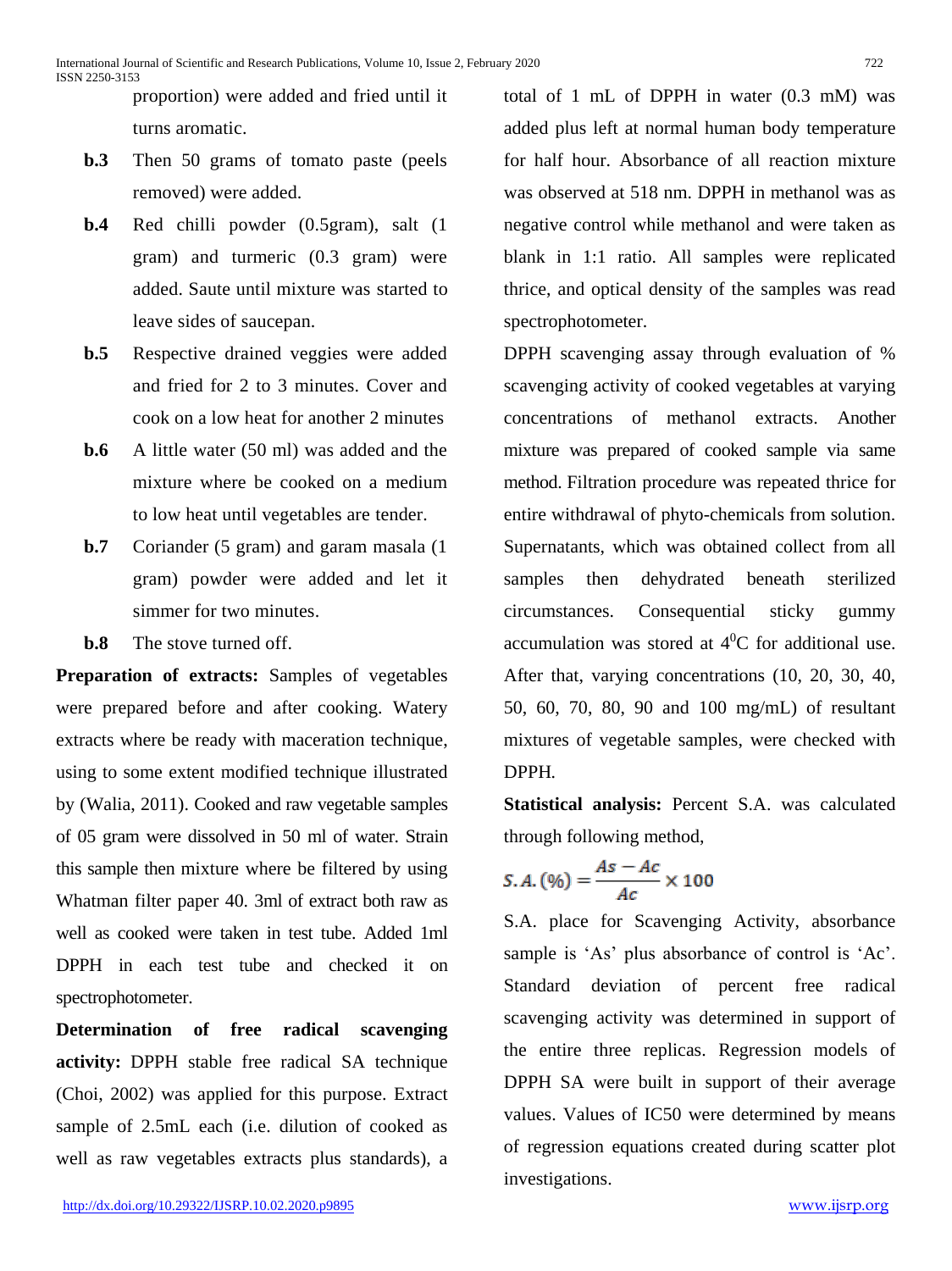**Antibacterial Activity:** For anti-bacterial activity vegetable samples were selected.

**Collection and Identification of Plant Samples:**  Different vegetables which were show high antioxidant abilities of family *Solanaceae, Cucurbitaceae, Liliaceae as well as Brassicacae* etc which are consumed in cooked form in Pakistani dishes were selected.

**Extract Preparation:** Cook vegetables which were showed high antioxidant scavenging activity (*Solanum tuberosum, Solanum melogena, Pisum sativum, Capsicum annuum, Brassica oleracea var. botrytis* and *Cucurbita pepo*) were ground in fine particles. Extracts were prepared using water. For this purpose, 50g of each cooked and raw mixture vegetables sample were extracted with water (100 ml). Shake each sample and then filtered. The extracts were used for antibacterial assays (Behera, 2017).

**Antibacterial Activity Preparation of Bacterial Inoculate:** Inoculums of bacterial isolates were arranged in autoclaved L.B. media plus incubated this media intended for 24 hours at  $37^{\circ}$ C. Used four bacterial isolates; *Staphylococcus aureus*, *Salmonella typhi*, *Pseudomonas aeruginosa*, plus *E. coli.*

**Antibacterial Susceptibility experiment:** Agar well diffusion technique was used to evaluate antibacterial activity on behalf of entire vegetables extracts. L. B. media was arranged, autoclaved for 15 minutes at 121o C plus fixed in Petri dishes. All dishes consisted 20ml media. Inoculums of bacterial strain were evenly extended lying on media within different dishes by means of sterile swab. On solid media were bored 6mm well with the help of sterile borer. DMSO, Vegetable samples plus antibiotic were inserted within wells. Gentamicin, Meropenem and Ciprofloxacin were used as positive plus DMSO at the same time as negative control. All vegetables extract where be replicated thrice. Dishes were incubated on behalf of 24 hours at 37<sup>o</sup>C.

**Evaluation of zone or region of inhibition:** Zone of inhibition for all vegetables were checked, calculated plus articulated in mm (Munazir *et al*., 2012). Afterward on activity index (A.I.) and Percent Inhibition (P.I.) were determined on behalf of each one solvent extract achieved at 50 µg/ml using the following formula:

Percent scavenging activity (S.A.) was determined through with subsequent prescription,

Mean zone of inhibition of each solvent extract  $A. I = \frac{Mean \space zone \space or \space minor}$  and  $A. I = \frac{Total \space or \space contract}{}$ 

 $P.I =$  Activity index

**RESULTS:** Antioxidant activity of cooked and raw vegetable samples was assessed by DPPH.

*DPPH as Free constant Radical SA (Spectrophotometric method)***:** DPPH free constant radical (2,2-diphenyl-1- picrylhydrazyl). It did not dimerize and delocalization on this molecule determined the amount of purple color by absorption band which is around 517 nm (Molyneux, 2004). It is very effective process to evaluate antioxidant activity of samples in extremely short time. It determines the absorbance of DPPH radical to measure intrinsic capability of sample to provide electrons or hydrogen atoms to the oxidants. Stable DPPH-H which is formed by diminution of DPPH (in the form of solution) within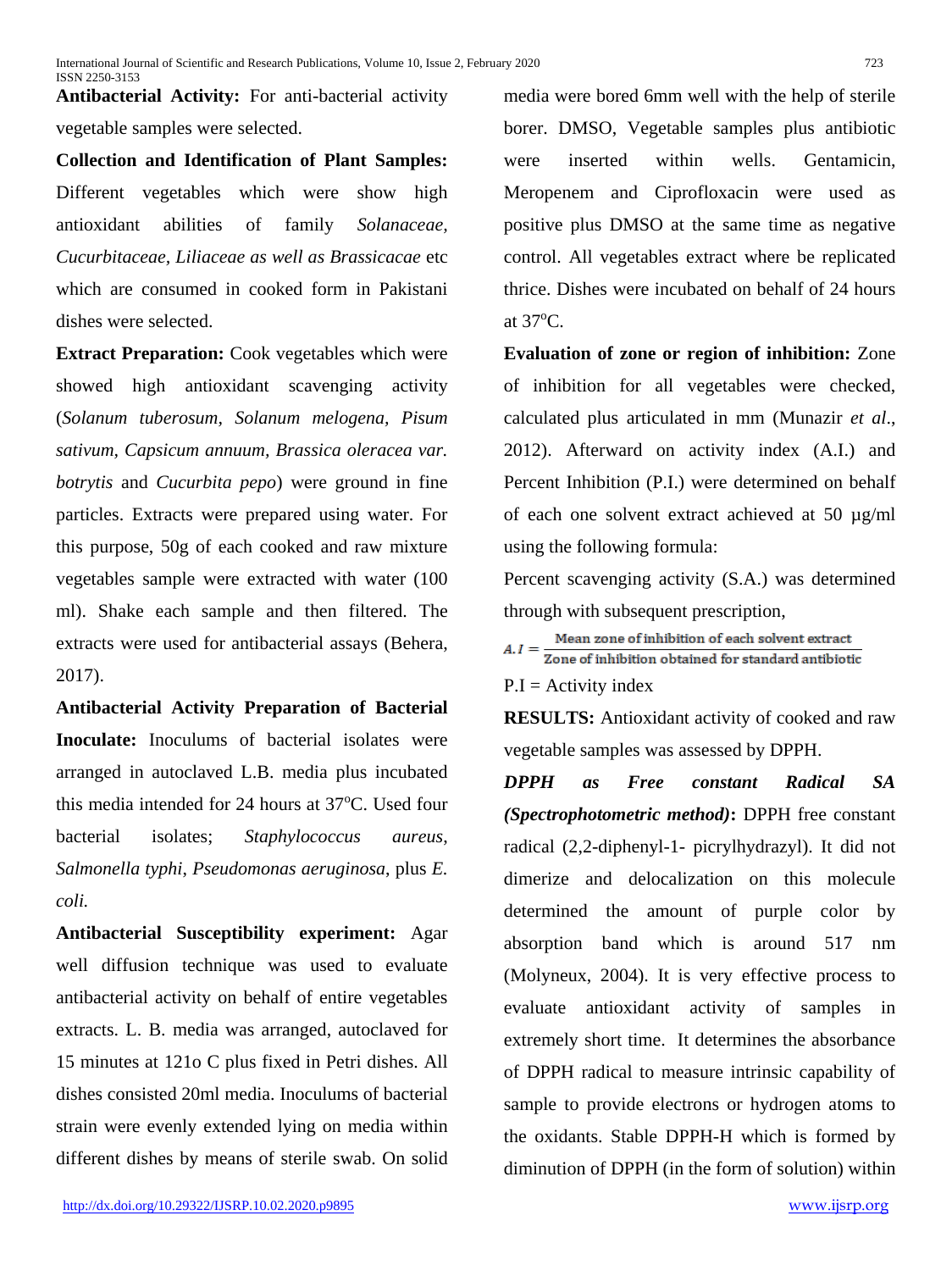existence of hydrogen contributing antioxidant is main step of this method. DPPH is very stable radical at room temperature. It shows very dark purple color during its free radical sate. When reaction starts it, dark purple color modifies to yellow on getting proton from phenolics substances (Sultana, 2008). Modification in purple dye showed as decrease in absorbance, which point out free radical scavenging power of plants extracts (Dubey, 2010).

Vegetables extracts were prepared in water. DPPH radical SA within cooked plus raw mixture of *Cucurbita pepo* (486.45%) is highest than *Solanum tuberosum* plus *Capsicum annuum* (80.24%), *Solanum tuberosum* plus *Brassica oleracea var.* 

*botrytis* (63.73 %), *Solanum tuberosum* plus *Pissum sativum* (58.50%), *Solanum melogena* (53.65%), *Solanum tuberosum, Pissum sativum* and *Daucus carota,* (6.30%), *Solanum tuberosum* plus *Spinacia oleracea* (-61.80%) *Brassica rapa* plus *Spinacia oleracea* (-72.84 %), *Solanum tuberosum plus Trigonella foenum-graecum,* (-98.68%), *Brassica oleracea var. capitata* (-198.93%). While lowest SA is observed in *Brassica campestris* (- 234.43%).

**Table 4.1. Mean values of antioxidant activity of raw vegetables***,* **mixtures of raw vegetable and cooked vegetables**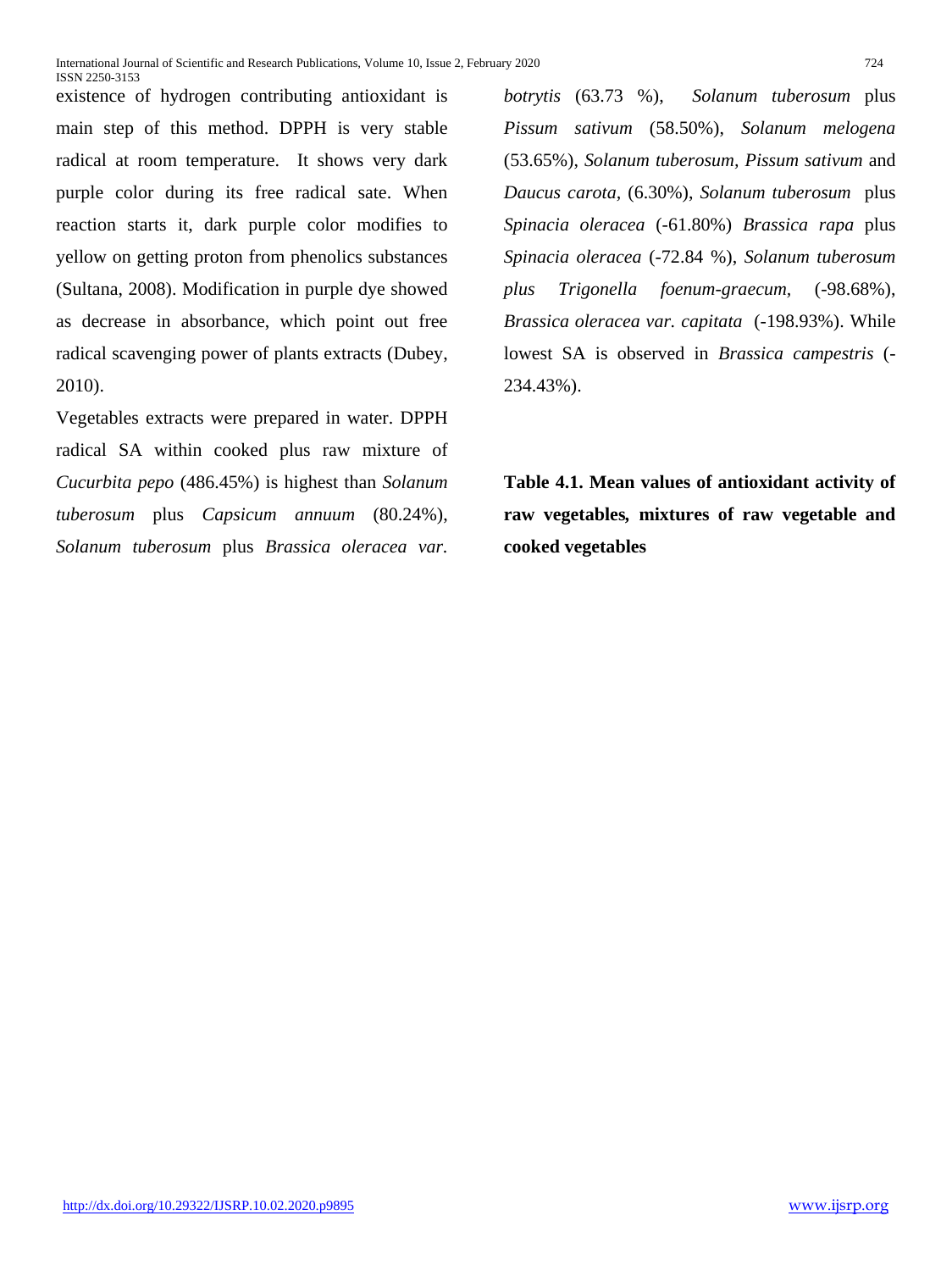| <b>Samples</b>              | Average<br>assessment's<br>Antioxidant | Average<br>assessment's<br>Antioxidant | Average assessment's<br>Antioxidant<br>activity<br>OD)<br>of<br>cooked | $S.A. (\% ) = \frac{As - Ac}{Ac} \times 100$ |  |
|-----------------------------|----------------------------------------|----------------------------------------|------------------------------------------------------------------------|----------------------------------------------|--|
|                             | activity (OD) of                       | activity<br>(OD)                       | vegetables                                                             |                                              |  |
|                             | <b>RAW</b> vegetables                  | of<br><b>RAW</b>                       | <b>AS</b>                                                              |                                              |  |
|                             |                                        | vegetable                              |                                                                        |                                              |  |
|                             |                                        | mixture                                |                                                                        |                                              |  |
|                             |                                        | <b>AC</b>                              |                                                                        |                                              |  |
| Cucurbita pepo              | $-0.2456 \pm 0.0412$                   | $-.3025 \pm 0.0461$                    | $-1.774\pm0.1901$                                                      | 486.45%                                      |  |
| Allium cepa                 | 1.2050±0.3494                          |                                        |                                                                        |                                              |  |
| Allium sativum              | 1.8508±0.1535                          |                                        |                                                                        |                                              |  |
| Capsicum annum              | $1.543 \pm 0.0741$                     |                                        |                                                                        |                                              |  |
| <b>Brassica</b> campestris  | $3.200 \pm 0.227$                      | $-1.6679 + 1572$                       | $2.242 \pm 0.114$                                                      | $-234.43%$                                   |  |
| Pissum sativum              | $-.4546 \pm 0.0918$                    | $-1.7651 \pm .0565$                    | $-1.877 \pm 0.052$                                                     | 6.30 %                                       |  |
| Daucus carota               | $-2.618 \pm 0.039$                     |                                        |                                                                        |                                              |  |
| Solanum tuberosum           | $2.211 \pm 0.014$                      |                                        |                                                                        |                                              |  |
| <b>Brassica Rapa</b>        | $1.267 \pm 0.041$                      | $-1.1807 \pm .0654$                    | $-0.3207 \pm 0.0659$                                                   | $-72.84%$                                    |  |
| Spinacia oleracea           | $4.418 \pm 0.0160$                     |                                        |                                                                        |                                              |  |
| Capsicum annuum             | $-3.083 \pm 0.034$                     | $-1.5207 \pm .0280$                    | $-2.741 \pm 0.029$                                                     | 80.24%                                       |  |
| Solanum tuberosum           | $2.211 \pm 0.014$                      |                                        |                                                                        |                                              |  |
| <b>Brassica</b><br>oleracea | $1.870 \pm 0.042$                      | $-1.2166 \pm .0345$                    | $-1.992 \pm 0.250$                                                     | 63.73 %                                      |  |
| var. botrytis               |                                        |                                        |                                                                        |                                              |  |
| Solanum tuberosum           | $2.211 \pm 0.014$                      |                                        |                                                                        |                                              |  |
| Solanum melongena           | $-2.365 \pm 0.050$                     | $-1.2431 \pm .2756$                    | $-1.910\pm0.184$                                                       | 53.65%                                       |  |
| Trigonella<br>foenum-       | $4.469 \pm 0.078$                      | $-1.5860 \pm .0865$                    | $-0.021 \pm 0.0060$                                                    | -98.68%                                      |  |
| graecum                     |                                        |                                        |                                                                        |                                              |  |
| Solanum tuberosum           | $2.211 \pm 0.014$                      |                                        |                                                                        |                                              |  |
| Pissum sativum              | $-2.4546 \pm 0.0918$                   | $-1.6143 \pm .0329$                    | $-2.5587 \pm 0.2410$                                                   | 58.50 %                                      |  |
| Solanum tuberosum           | $2.211 \pm 0.014$                      |                                        |                                                                        |                                              |  |
| Spinacia oleracea           | $4.418 \pm 0.016$                      | $-1.7158 \pm .0410$                    | $-0.6553\pm0.0112$                                                     | $-61.80$                                     |  |
| Solanum tuberosum           | $2.211 \pm 0.014$                      |                                        |                                                                        |                                              |  |
| <b>Brassica</b><br>oleracea | $1.293 \pm 0.123$                      | $-1.4915 \pm .0583$                    | 1.4756±0.2237                                                          | $-198.93$                                    |  |
| var. capitata               |                                        |                                        |                                                                        |                                              |  |

Difference during DPPH radical scavenging actions

(%inhibition) with respect to raw and cooked vegetables species was not constant. Results and trends of antioxidant activity in raw, raw mixture and cooked vegetables varied in each sample. In our study, the most common thing which observed in all results was that antioxidant activity of individual raw vegetables was much higher as compared to raw mixtures or cooked vegetables.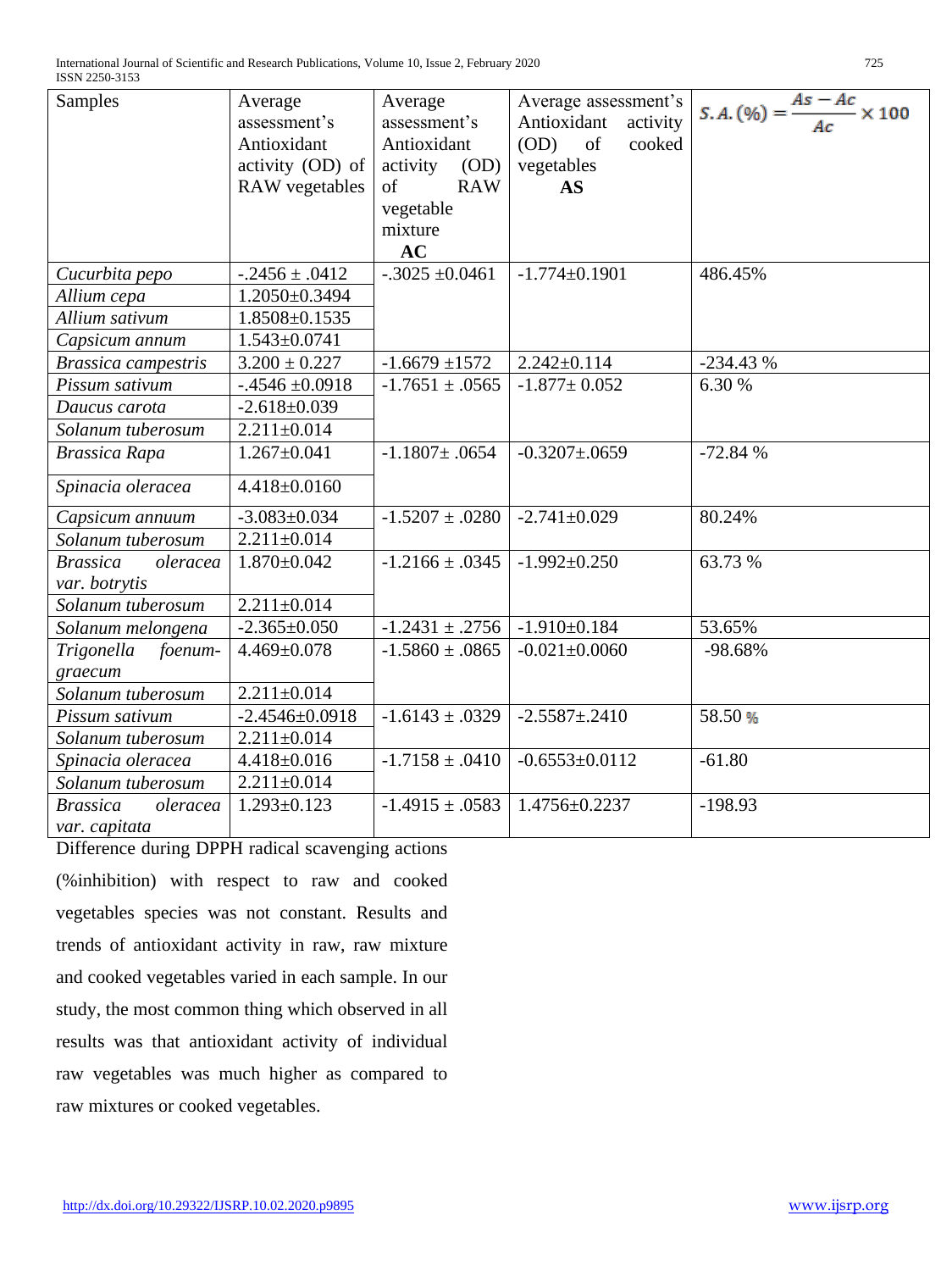#### **DPPH SA: Evaluation of % SA of Cooked Vegetables at changeable concentration of Methanol extract.**

Another mixture was prepared of cooked sample via same method. Filtration procedure was repeated thrice for entire withdrawal of phyto-chemicals from solution. Supernatants, which was obtained collect from all samples then dehydrated beneath sterilized circumstances. Consequential sticky gummy accumulation was stored at  $4^0C$  for

additional use. After that, varying concentrations (10, 20, 30, 40, 50, 60, 70, 80, 90 and 100 mg/mL) of resultant mixtures of vegetables' samples, were checked with DPPH*.* There was no rhythmic change in antioxidant activity at ranging concentration rising from 10 to 100µg/ml. It can be seen in Table no. 4.2 values of optical density almost random at different concentrations.

**Table 4.2. Comparison of % Scavenging activities of cooked vegetables at varying concentrations of methanol extracts.**

| $\frac{0}{0}$  | <b>B.campestr</b> | S.tuberosu   | $B.$ rapa $\&$ | C. annum     | <b>B.</b> oleracea | S.           | S.                      | P. sativum   | S.oleracea              | <b>B.</b> oleracea |
|----------------|-------------------|--------------|----------------|--------------|--------------------|--------------|-------------------------|--------------|-------------------------|--------------------|
|                | is                | m,           | S.oleracea     | &<br>S.      | var.               | melongena    | tuberosum               | &<br>S.      | $\boldsymbol{\&}$<br>S. | var.               |
|                |                   | D.carota &   |                | tubersum     | botrytis           |              | $T_{\rm h}$<br>&        | tuberosum    | tuberosum               | capitata           |
|                |                   | p. sativum   |                |              |                    |              | foenum-                 |              |                         |                    |
| 10             | $1.8683\pm$       | $1.1219 \pm$ | $0.7578 \pm$   | $1.0579 \pm$ | $0.1442 +$         | $0.8730 +$   | graecum<br>$0.9402 \pm$ | $0.1830\pm$  | $0.9462 \pm$            | $0.5059\pm$        |
|                |                   |              |                |              |                    |              |                         |              |                         |                    |
|                | 0.1788            | 0.0592       | 0.0778         | 0.0249       | 0.0105             | 00830        | 0.1024                  | 00077        | 0.0255s                 | 0.1782             |
| 20             | $2.1358 +$        | $1.2284+$    | $0.7198 +$     | $1.3985\pm$  | $0.6539\pm$        | $0.7425 \pm$ | $1.1032+$               | $0.2277\pm$  | $0.8382 +$              | $0.9519\pm$        |
|                | 0.3058            | 0.0687       | 0.1664         | 0.2547       | 0.0043             | 00201        | 0.0903                  | 00259        | 0.0936                  | 0.0708             |
| 30             | $1.8218 +$        | $0.9772 +$   | $0.8164\pm$    | $1.0579 \pm$ | $0.1442 +$         | $0.8730+$    | $0.9402 +$              | $0.1830\pm$  | $0.9462 \pm$            | $0.5060 \pm$       |
|                | 0.1245            | 0.1121       | 0.0268         | 0.0249       | 0.0105             | 0.0830       | 0.1024                  | 0.0077       | 0.0255                  | 0.1782             |
| 40             | $2.4044 \pm$      | 1.4092       | $0.8164\pm$    | $0.9270 \pm$ | $0.6832+$          | $0.8854+$    | $0.9071 \pm$            | $0.4851\pm$  | $0.9461 \pm$            | $0.8625 \pm$       |
|                | 0.0915            | ±0.3582      | 0.0930         | 0.1426       | 0.0093             | 0.1148       | 0.0706                  | 0.0111       | 0.0267                  | 0.0684             |
| 50             | $1.7497 \pm$      | 1.1497       | $0.8625 \pm$   | $1.1608 \pm$ | $0.4090 \pm$       | $0.7853\pm$  | $1.0249 \pm$            | $0.1276\pm$  | $0.8596\pm$             | $0.8117 +$         |
|                | 01712             | ±0.0197      | 0.0380         | 0.0958       | 00549              | 0.1625       | 0.0723                  | 0.0107       | 0.0254                  | 0.3785             |
| 60             | $2.3773+$         | 1.1574       | $1.2078 \pm$   | 1.1749       | $0.3703\pm$        | $0.8759 +$   | $1.1216 \pm$            | $0.3590 \pm$ | $1.0011 \pm$            | $0.5612\pm$        |
|                | 0.1607            | ±0.1460      | 0.0106         | ±0.0848      | 0.0569             | 0.0675       | 0.0462                  | 0.0259       | 0.0596                  | 0.0809             |
| 70             | $2.3053\pm$       | 1.0895       | $0.7621 \pm$   | $1.0315\pm$  | $0.5152+$          | $0.7453\pm$  | $09276 \pm 0$           | $0.5606\pm$  | $0.9187 \pm$            | $0.6038\pm$        |
|                | 04698             | ±0.1238      | 0.0345         | 0.0910       | 0.0892             | 0.1388       | .2047                   | 0.0165       | 0.2337                  | 0.0397             |
| 80             | $2.4451 \pm$      | 1.0665       | $0.6774\pm$    | $1.0053\pm$  | $0.6222 \pm$       | $0.6614\pm$  | $1.0026\pm$             | $0.5292 \pm$ | $0.9896\pm$             | $0.6921 \pm$       |
|                | 0.4332            | ±0.0204      | 0.0180         | 0.1372       | 0.0261             | 0.0895       | 0.1779                  | 0.0123       | 0.0753                  | 0.1180             |
| 90             | $2.3109\pm$       | 1.1013       | $0.7764 \pm$   | $1.0972 \pm$ | $0.6082\pm$        | $0.6614\pm$  | $0.9052\pm$             | $0.5292 \pm$ | $1.0040 \pm$            | $0.6376\pm$        |
|                | 0.2278            | ±0.1242      | 0.0232         | 00146        | 0.0084             | 0.0895       | 0.0783                  | 0.0123       | 0.0428                  | 0.0918             |
| 10             | $2.0810+$         | 1.0804       | $0.5860 \pm$   | $1.1465\pm$  | $0.4134\pm$        | $0.6394\pm$  | $1.0116\pm$             | $0.0910\pm$  | $1.1861\pm$             | $0.5556\pm$        |
| $\overline{0}$ | 0.2417            | ±0.0679      | 0.0234         | 0.0140       | 0.0135             | 01143        | 0.0068                  | 0.0049       | 0.0941                  | 0.1546             |

**Statistical analysis:** Percent S.A. was calculated

through following method,

$$
S.A. (\%) = \frac{As - Ac}{Ac} \times 100
$$

<http://dx.doi.org/10.29322/IJSRP.10.02.2020.p9895> [www.ijsrp.org](http://ijsrp.org/) S.A. place for Scavenging Activity, absorbance sample is 'As' plus absorbance of control is 'Ac'. Standard deviation of percent free radical scavenging activity was determined in support of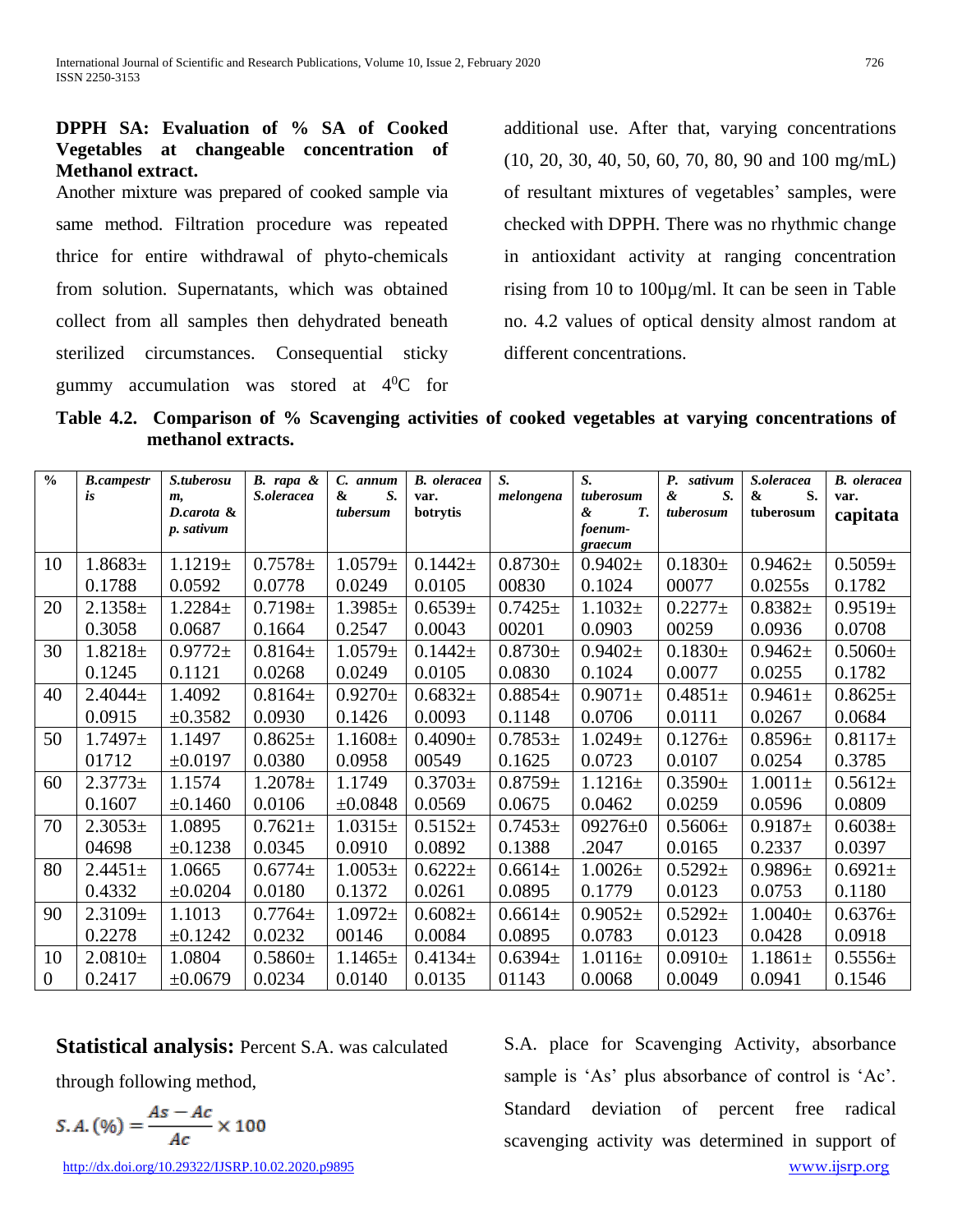the entire three replicas. Regression models of DPPH SA were built in support of their average values. Values of IC50 were determined by means of regression equations created during scatter plot investigations. IC50 symbolizes for concentration of sample which can carry out as regards 50 % free radical SA. Assessments of regression coefficient

(R2) were viewed in the direction of explain strength of dependent plus independent variables. Two-way Analysis of Variance (ANOVA) intended effects of raw mixture plus cooked vegetables. Checked concentrations plus interaction between these two independent variables which were all less than 0.05.

| <b>Vegetables</b>                        | $R.E.(y=ax+b)$    | $\mathbf{R}^2$ | $IC_{50}$    | $IC_{50(\mu g/ml)}$ |
|------------------------------------------|-------------------|----------------|--------------|---------------------|
| <b>B.</b> campestris                     | $y=0.039+1.930$   | 0.217          | 1232.564     | 1.23256             |
| P. sativum, S. tuberosum & D. carota     | $y=0.010x+1.197$  | 0.078          | $-4880.300$  | $-4.8803$           |
| B. Rapa & S. oleracea                    | $y=0.009x+0.852$  | 0.033          | -5460.889    | $-5.4609$           |
| C. annuum & S. tuberosum                 | $y=0.007x+1.147$  | 0.032          | $-6979.000$  | $-6.979$            |
| B. oleracea var. botrytis & S. tuberosum | $y=0.023x+0.324$  | 0.134          | 2159.826     | 2.15983             |
| Solanum melongena                        | $y=0.002x+0.810$  | 0.002          | 24595.000    | 24.595              |
| Trigonella foenum-graecum & S. tuberosum | $y=0.001x+0.997$  | 0.004          | $-49003.000$ | $-49.003$           |
| Pissum sativum & S. tuberosum            | $y=0.021x+0.211$  | 0.118          | 2370.905     | 2.3709              |
| S. oleracea & S. tuberosum               | $y=0.023x+0.826$  | 0.487          | 2138.000     | 2.138               |
| Brassica oleracea var. capitata          | $y=-0.011x+0.730$ | 0.046          | $-4427.400$  | $-4.9274$           |

| Table 4.3. DPPH assay, regression equation, regression coefficient and IC50 for Vegetable samples. |  |  |  |  |
|----------------------------------------------------------------------------------------------------|--|--|--|--|
|                                                                                                    |  |  |  |  |

Scatter plot plus regression analysis of all vegetables are in figure 4.36 to figure 4. 43. The table  $4.3$  represents  $IC_{50}$  value of regression coefficients. The Lowest value examined in *Trigonella foenum-graecum & S. tuberosumvv* - 49.003µg/ml and highest value in *S. melongena*   $24.595_{\mu\text{g/mL}}$  (p<0.01) was illustrated by Two-Way ANOVA and DPPH free radical SA random with rising concentrations described that contrary relationship took place between antioxidant activity as well as IC<sup>50</sup> values in vegetables samples. They took seven vegetables before and after 7 minutes of cooking. IC<sup>50</sup> values of vegetables increased while antioxidant capacity reduced. In our study antioxidant activity of vegetables are also reduced after cooking and  $IC_{50}$  values of is between - $49.003<sub>µg/ml</sub>$  to  $24.595<sub>µg/ml</sub>$  (Srianta, 2012)explained that leafy vegetables have higher antioxidant activity with  $IC_{50}$  values of 4.53 mg/ml as well as 8.46 mg/ml while in our results leafy vegetables after cooking have IC<sup>50</sup> values 2.138 mg/ml, - 49.003 mg/ml, -5.4609 mg/ml and 1.23256 mg/ml.

**Antibacterial activity:** This investigation was planned to explore antibacterial activity of raw mixture plus cooked vegetables. Humans have incredible influence on edible vegetations since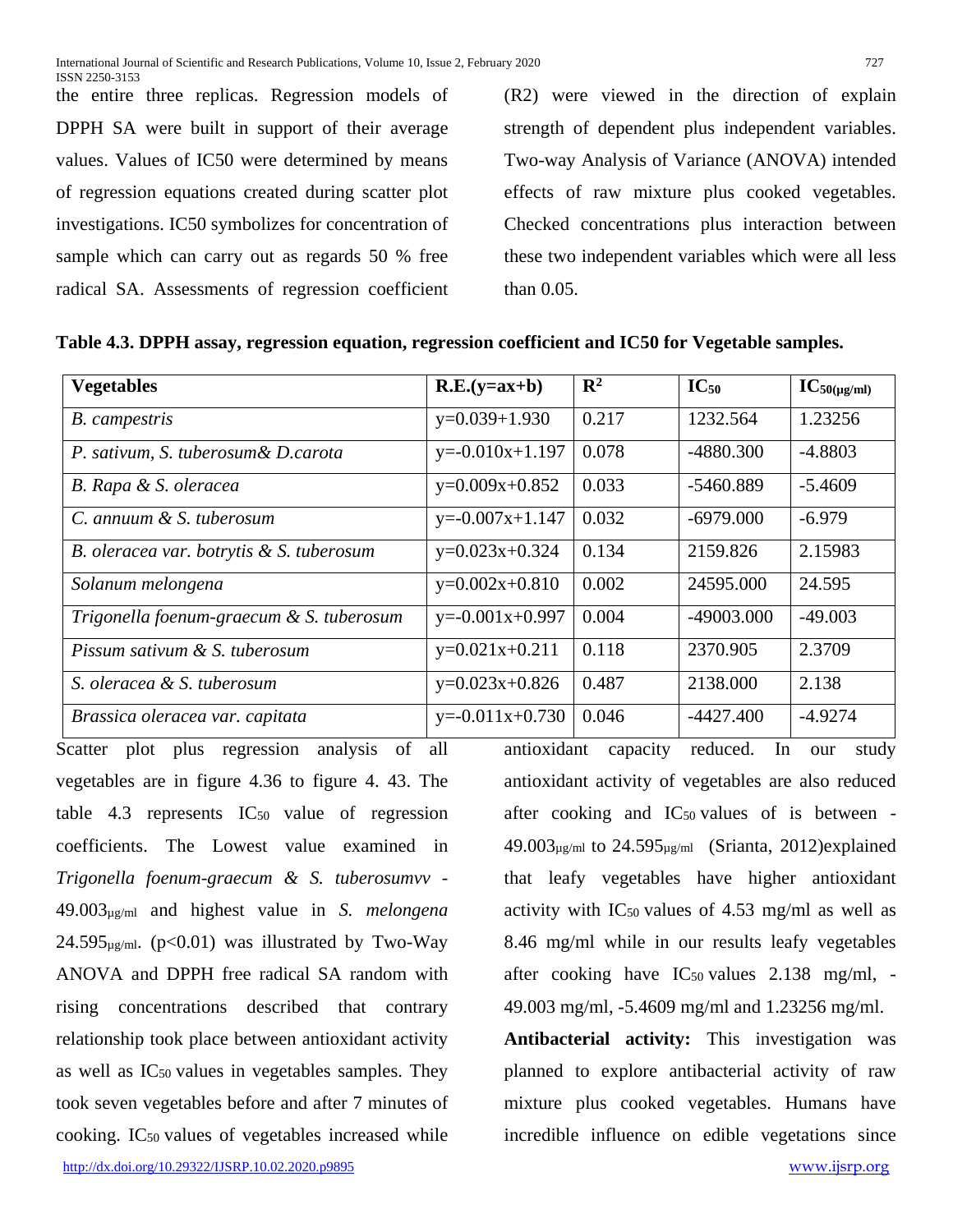before civilization. Vegetables are cheap source of food for humans. Vegetables are affluent source of antioxidants and nutrients. Green leafy vegetables considered balance diet as well (Kamble, 2013). Bacteria are giving very high resistance to



**Figure 1 A**





antibiotics, so natural antimicrobial agents may be best alternative to these conventional medicines. Majority of medicines are plant derived in recent pharmacy industry (Dubey, 2010).



**Figure 3 C**



**Figure 4.39 A:** *Staphylococcus aureus*, **B**: Raw mixture of vegetable extracts (**A**: *C. annuum + S. tuberosum,***B:** *B. oleracea var. botrytis + S. tuberosum,***C:** *P. sativum* + *S. tuberosum,* D: *S. melongena*) against

*S. aureus.* **C:** Cooked vegetables extracts (**A**: *C. annuum + S. tuberosum,***B:** *B. oleracea var. botrytis + S. tuberosum,***C:** *P. sativum* + *S. tuberosum,* **D:** *S. melongena E: C.pepo F:*Raw mixture of *C.pepo*) against *S. aureu*





**B 1**

<http://dx.doi.org/10.29322/IJSRP.10.02.2020.p9895> [www.ijsrp.org](http://ijsrp.org/) **A 1**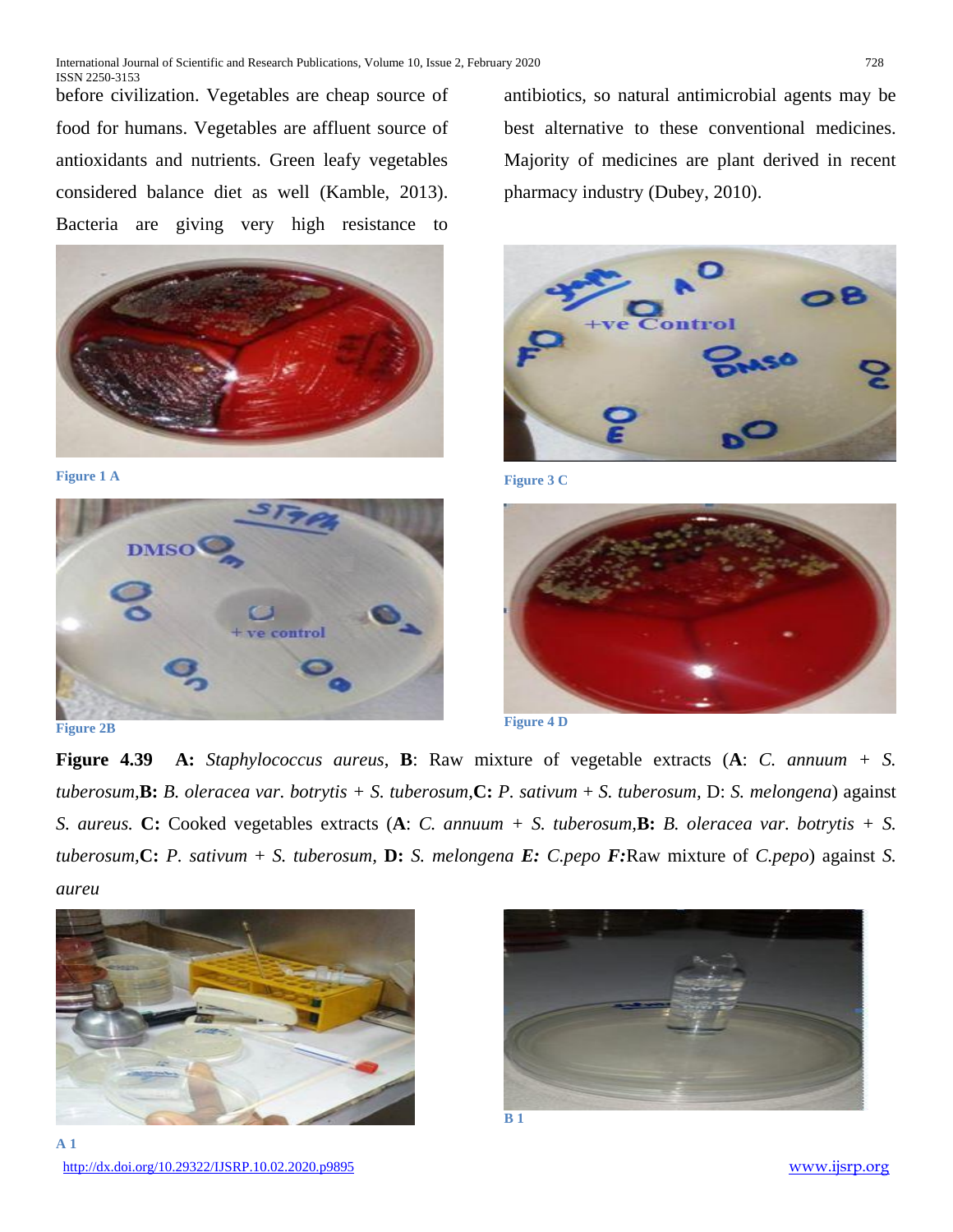International Journal of Scientific and Research Publications, Volume 10, Issue 2, February 2020 729 ISSN 2250-3153



**Figure 4.40 A, B:** *Salmonella typhi*, **C:** Raw mixture of vegetable extracts (**A**: *C. annuum + S. tuberosum,***B:** *B. oleracea var. botrytis + S. tuberosum,***C:** *P. sativum* + *S. tuberosum,* D: *S. melongena*) against *S. typhi* **D:** Cooked vegetables extracts (**A**: *C. annuum + S. tuberosum,***B:** *B. oleracea var. botrytis + S. tuberosum,***C:** *P. sativum* + *S. tuberosum,* **D:** *S. melongena E: C.pepo F:*Raw mixture of *C.pepo*) against *S. typhi.*





**Figure 4.41 A, B:** *Pseudomonas aeruginosa*, **C:** Raw mixture of vegetable extracts (**A**: *C. annuum + S. tuberosum,***B:** *B. oleracea var. botrytis + S. tuberosum,***C:** *P. sativum* + *S. tuberosum,* D: *S. melongena*) against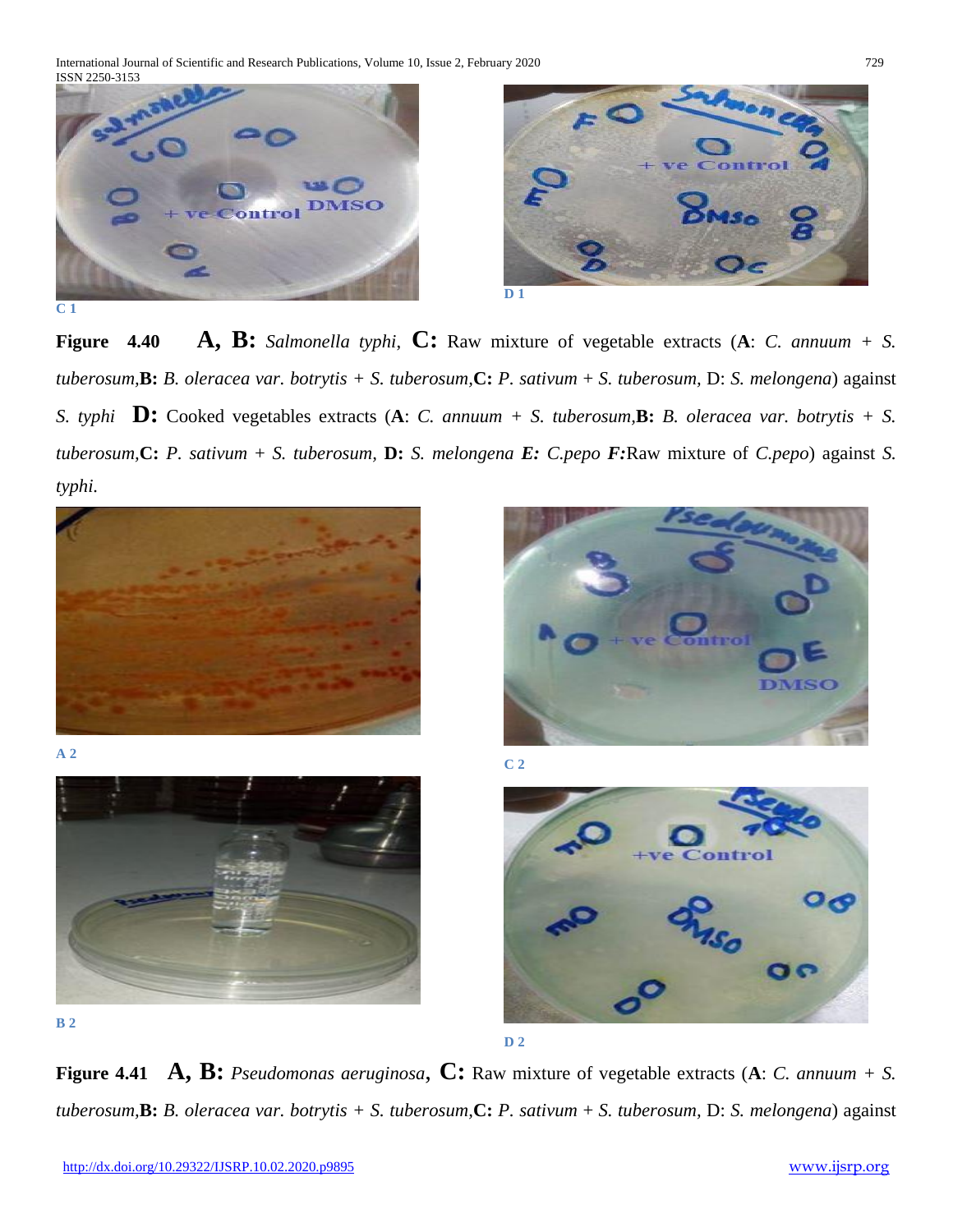*P. aeruginosa,* **D:** Cooked vegetables extracts (**A**: *C. annuum + S. tuberosum,***B:** *B. oleracea var. botrytis + S. tuberosum,***C:** *P. sativum* + *S. tuberosum,* **D:** *S. melongena E: C.pepo F:*Raw mixture of *C.pepo*) against against *P. aeruginosa*.



**A 3**





**C 3**



**D 3**

**Figure 4.42 A, B:** *E.coli* **C:** Raw mixture of vegetables extracts (**A**: *C. annuum + S. tuberosum,***B:** *B. oleracea var. botrytis + S. tuberosum,***C:** *P. sativum* + *S. tuberosum,* D: *S. melongena*) against *E.coli***, D:** Cooked vegetables extracts (**A**: *C. annuum + S. tuberosum,***B:** *B. oleracea var. botrytis + S. tuberosum,***C:** *P. sativum* + *S. tuberosum,* **D:** *S. melongena E: C.pepo F:*Raw mixture of *C.pepo*) against *E. coli*

<http://dx.doi.org/10.29322/IJSRP.10.02.2020.p9895> [www.ijsrp.org](http://ijsrp.org/) Investigation have tried to measure antibacterial activity of such vegetables (*solanum tuberosum, Daucus carota, Pisum sativum, Capsicum annuum, Brassica oleracea var. botrytis* and *Cucurbita pepo*) which were showed highest scavenging activity after cooking. For this purpose, used four strains *S. aureus*, *S. typhi*, *P. aeruginosa*, and *E. coli.* Were

used well diffusion method to inject our samples. Our samples have not showed any antibacterial activity while they were show high SA activity. Observed that raw mixture plus cooked vegetables have antioxidant activity but no anti-bacterial activity against our selected bacterial strains while standard antibiotic has showed their inhibition zone.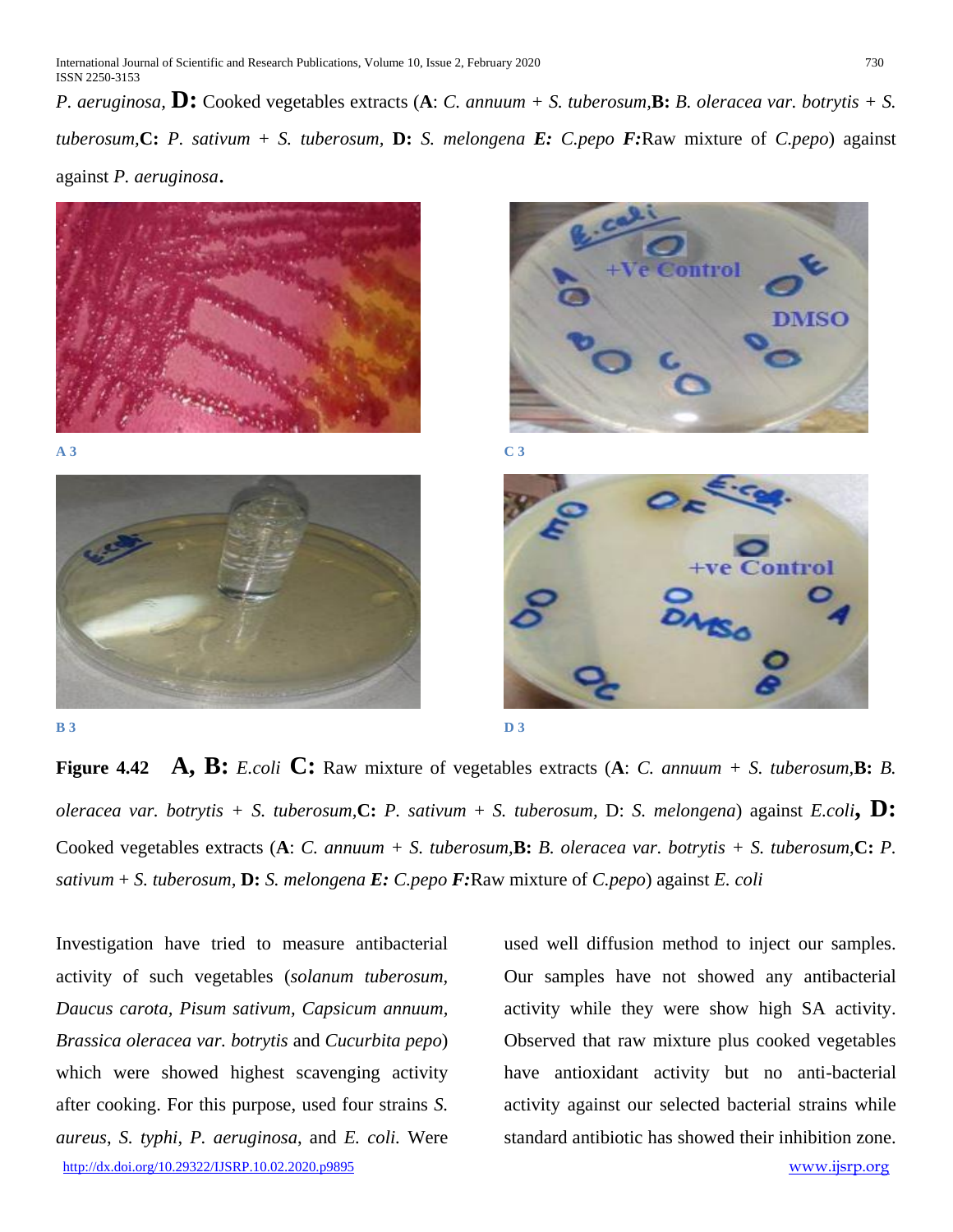**Discussion:** Vegetables are cheap source of food for humans. These vegetables are fountainhead of antioxidants and nutrients. Green leafy vegetables are considered balance diet as well. Mostly health conscious people like to eat more vegetables and fruits and less quantity of red meat. Green vegetables are great source of minerals and vitamins for People who have low income (Kamble, 2013). Plants are extensive source of medicine from ancient time. Relationship of human with exploration of drug through plants vegetation is very old. There are plenty of proofs from different sources like preserved monuments, written paper as well as original drugs which are plants based. Cure through plants is the results of several years of great effort against sickness. All over globe plants are utilized against infectious illness. Herbal medicines are such medicines which are derived from plant base material and have beneficial properties against disease. Plants are used in a variety of home remedies as well as raw stuff in pharmacy manufacturing. Likely 7,500 plants are applicable in health only in India. Peoples who are vegetarian are healthier because their foods include very high quantity of different "supernutrients" such as micronutrients, phytochemicals and defensive antioxidants. Anticancer, antimicrobial, antiparasites and antiviral are major pharmacological roles of plants. Free radical scavenging agents are also present in plants. Risk of major diseases is reduced due to the phytochemicals of plants (Shakya, 2016). Use of vegetations in food like cereals different fruits and vegetables are very

beneficial for human health. Major bioactive compounds in plant extracts like phenolic as well as polyphenolics have great antioxidant activity. Polyphenols also have repair system in the favor of plant from oxidative polymerization by different enzymes. These compounds also have major role in reproduction as well as plants development. They also provide sensory characteristics, nutritional properties and excellent defense against pathogens as well as predators (Naczk, 2006).

In the present study have tried to check antioxidants plus anti-bacterial activity of vegetables which cannot consume raw. Mostly vegetables are not utilized as raw; use it after cooking i.e. boiling microwaving as well as grilling. In Pakistan, vegetables are used after proper cooking or cooked with other vegetables; often single vegetable is not cooked. Tried to analyze vegetables before and after cooking by applying spices, oil plus thermal treatment. Several assays as well as techniques to evaluate antioxidant activity have been developed but used DPPH• method. It is very stable free radical. Delocalization of this molecule give rise to purple color by absorption band which is around 518nm (Molyneux P. , 2004).

Selected famous Pakistani vegetables' dishes and have checked their antioxidant plus antibacterial activity. All vegetables extracts were showed good antioxidant plus scavenging activity. In subcontinent especially in Punjab and Rajasthan *B. campestris* which is locally known as sarsoo ka saag is very famous dish. Different ingredients are used in this recipe. Main component is *B. campestris* and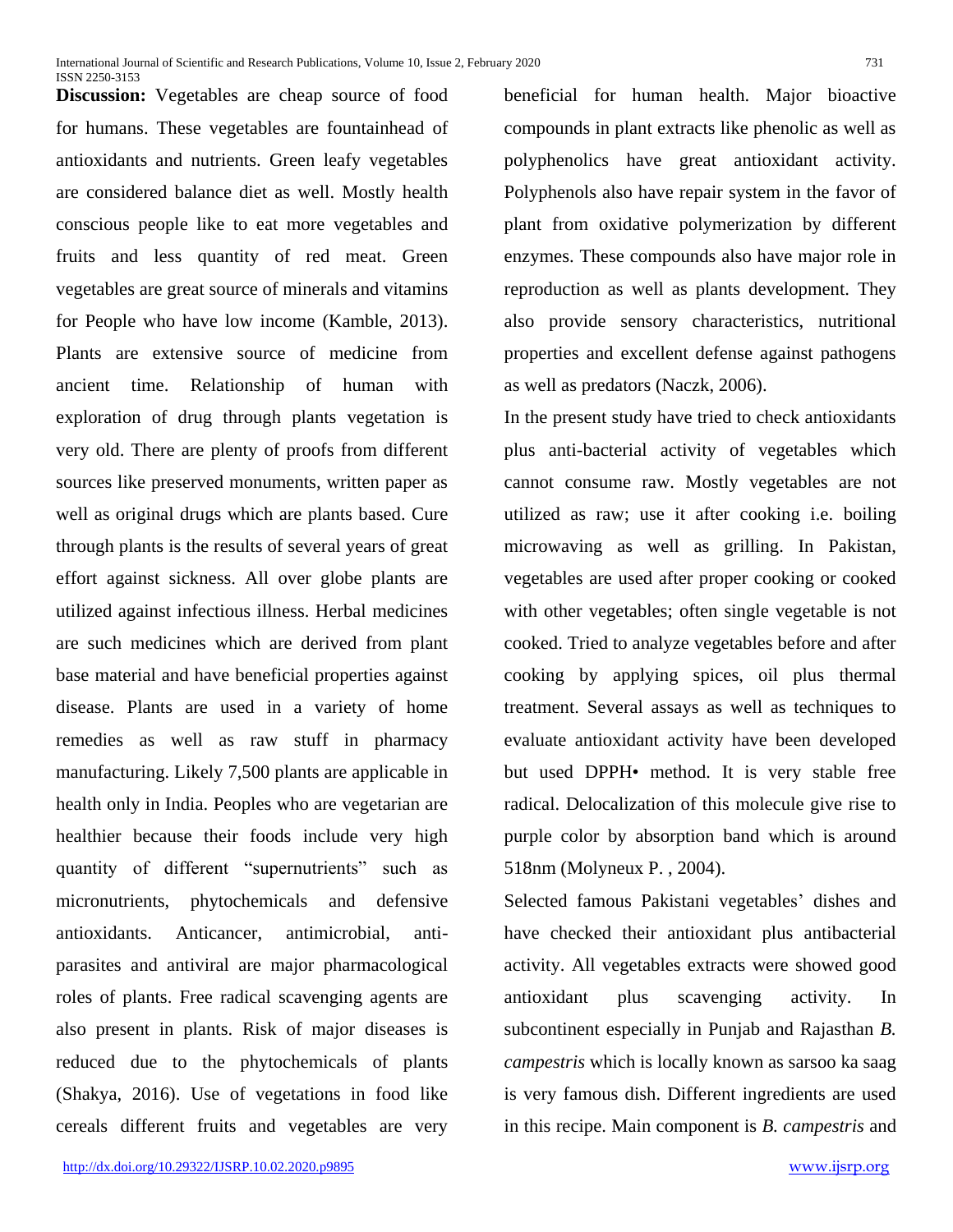*S. oleracea* is also added to get better color and taste. Different spices i.e *Zingiber officinale, A. sativum* paste and *A. cepa* may be added. It is topped with butter or ghee. Traditionally people eat it with Corn bread (Bhat, 2014). Checked SA of *B. campestris* which was very low -234.43% (Jiménez‐Monreal, 2009) investigated different home cooking methods like baking, griddling, pressure cooking, microwaving, frying as well as boiling on antioxidant activity of twenty vegetables by applying various antioxidant assays. *Cynara scolymus* kept its extreme high scavenging lipoperoxyl radical capability during all cooking processes and highest losses observed in *B. oleracea var. botrytis* following by microwaving as well as boiling. There is lowest loss of antioxidant in microwave cooking, baking and grilling. Boiling as well as Pressure cooking illustrates the way of high loss. Frying has intermediate position. Water is also not considered good for vegetables' cooking. While our results showed that, raw vegetables have higher antioxidant activity than raw mixtures and cooked Pakistani dishes (with high thermal treatment and spices) (Miglio, 2007) evaluated effects of frequent cooking methods of vegetables like frying, boiling as well as steaming on total antioxidant capacity. Water based cooking methods better in conserved antioxidant activity of vegetables. With respect to texture quality as well as discoloration steamed vegetables were better than boiled while in case of frying antioxidant compounds were not fully retained. In our study, found that *Trigonella foenum-graecum* in raw form had highest antioxidant activity while in mixture raw and cooked form it was decreased. Its scavenging activity was -98.68% (Wachtel-Galor, 2008) found that antioxidant contents were enhanced by microwaving plus boiling but decreased with longer cooking no matter which ever method was applied. In our result, also found that high thermal treatment effected antioxidant activity of vegetables (Azizah, 2009) found that different cooking styles strongly changed pyhtochemicals especially antioxidants. A study was conducted on *C. pepo.* 

It was stirred fried later boiled for 2, 4 and 6 minutes and the result were 18 to 45% removal of its entire phenolic compounds. On the other hand, lycopene plus beta carotene was enhanced 02 to 40.6 times upon stir frying plus boiling. 2 minutes boiling of *C. pepo* enhanced antioxidant activity many times. In this study cooked vegetables with traditional Pakistani cooking method in which frying, and, in some cases, boiling was also done e.g. *Brassica campestris* (Chuah, 2008) found effect of various cooking techniques on antioxidants activity of colored capsicum. *Capsicum annum* is known as source of antioxidant, Phyto-chemicals as well as ascorbic acid. Six varieties used with mixture of cooking method for example stir frying, microwave, boiling in water as well as heating for five minutes. Raw and cooked capsicum was analyzed. Outcomes suggest that no noteworthy difference occur ( $P > 0.05$ ) in five minutes when cooked but show major differences ( $P < 0.05$ ) for five minutes in boiling water, more decreased occur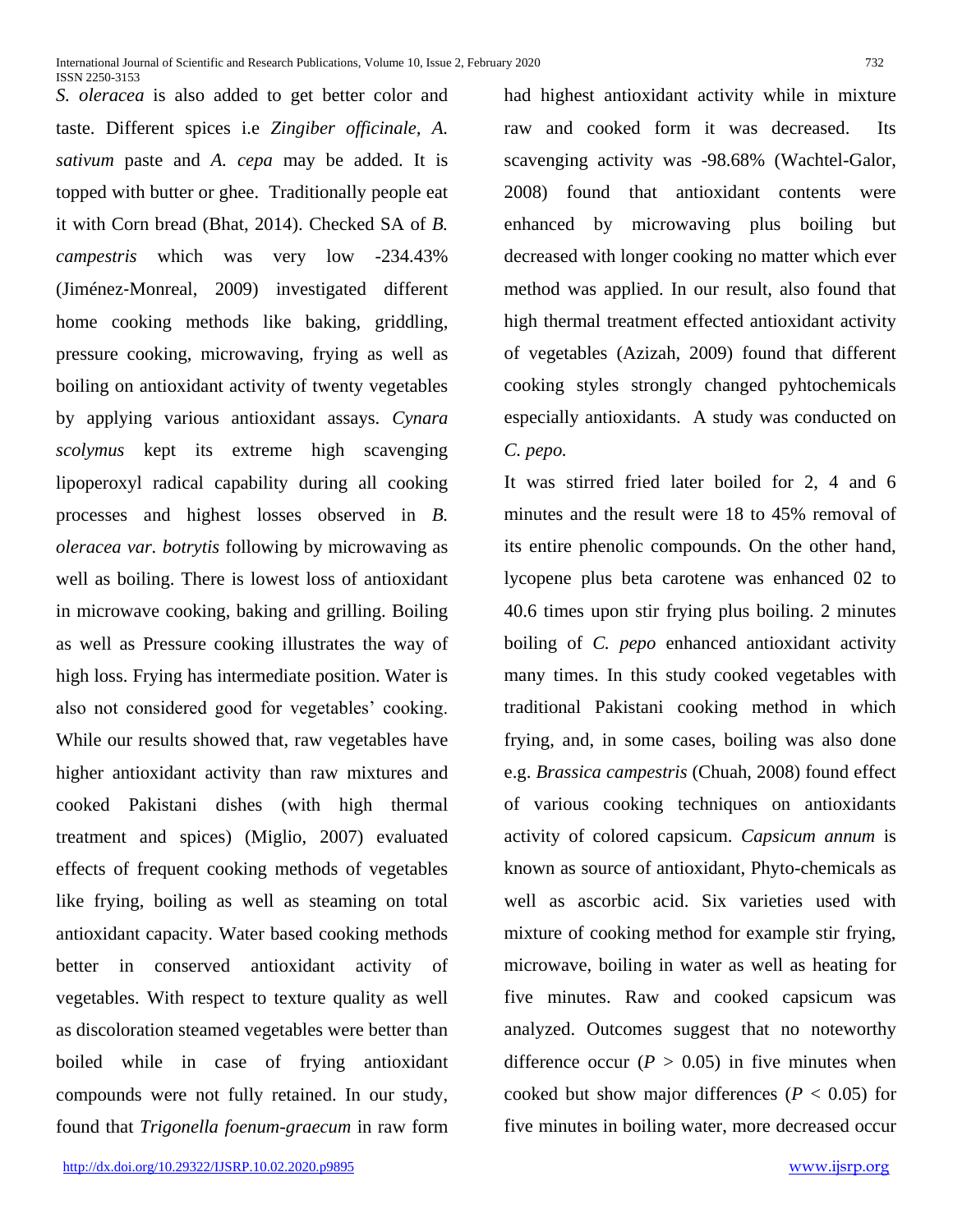in next thirty minutes. While in our study there is significant difference in antioxidant activity before and after cooking while SA is 80.24% which is 2nd highest in all vegetables (Perla, 2012) worked antioxidant properties of *S. tuberosum* pertaining to six-month depot. He observed five cultivars of and nine advanced selections with Varity of flesh, color and skin. He subjected familial and domestic cooking methods and observed that they could retard various compounds plus % of DPPH radical SA in all samples. In boiling antioxidants are reduced to a lesser extent. Purple *S. tuberosum* had high contents of flavonols while red had flavonoids. Due to over cooking high loss of compounds occurred. Purple as well as red fleshed *S. tuberosum* showed higher radical scavenging properties than white as well as yellow after all above mentioned cooking techniques. Pigments as well as polyphenols in *S. tuberosum* are reduced in microwaving, boiling as well as baking. *S. tuberosum* are great source of antioxidants; can't use it without cooking. In this case cooked *Solanum tuberosum* along with other vegetables like *Trigonella foenum-graecum, Capsicum annum, Pissum sativum, Brassica oleracea var. botrytis* and *Spinacia oleracea.* Results vary in all mixtures.

*S. melongena* is important member of family Solanaceae, it is well known vegetable in Asia especially in subcontinent and Europe. It is considered storehouse of phytonutrients, phenolic compounds, dietary fibers and vitamins (Dubey, 2010). Mostly it is not used in raw form. Boiling, grilling or frying is used for its cooking. In Pakistan

mostly *S. melongena* are cooked with *S. tuberosum.* Mashed form of *S. melongena* is cooked and known as baingan ka barta in Punjab. Its roasted directly on flame thus has a smoky flavor. It is a pure vegetarian dish as *A. cepa*, *Zingiber officinale*, *A. sativum*, red chili, salt, oil, garam masala as well as parsley added to it. This dish is traditionally eaten with roti, paratha (Indian flat bread) or rice. Tried to estimate the antioxidant activity of traditionally cooked and raw mixture of *S. melongena.* SA of S. melongena was 53.65%.

Vegetables extracts were prepared in water. DPPH radical SA in cooked and raw mixture of *C. pepo*  (486.45%) is highest than *S. tuberosum* plus *C. annuum* (80.24%), *S. tuberosum* plus *B. oleracea var. botrytis* (63.73 %), *S. tuberosum* plus *P. sativum* (58.50%), *S. melogena* (53.65%), *S. tuberosum, P. sativum* and *D. carota,* (6.30%), *S. tuberosum* plus *S. oleracea* (-61.80%) *B. rapa* plus *S. oleracea* (-72.84 %), *S. tuberosum plus Trigonella foenum-graecum,* (-98.68%), *B. oleracea var. capitata* (-198.93%) while lowest SA is observed in *B. campestris* (-234.43%). Difference during DPPH radical scavenging actions (%inhibition) with respect to raw and cooked vegetables species was not constant. Results and trends of antioxidant activity in raw, raw mixture and cooked vegetables vary in each sample. In our study, the most common thing which observed in all results was that antioxidant activity of individual raw vegetables was much higher as compared to raw mixtures or cooked vegetables.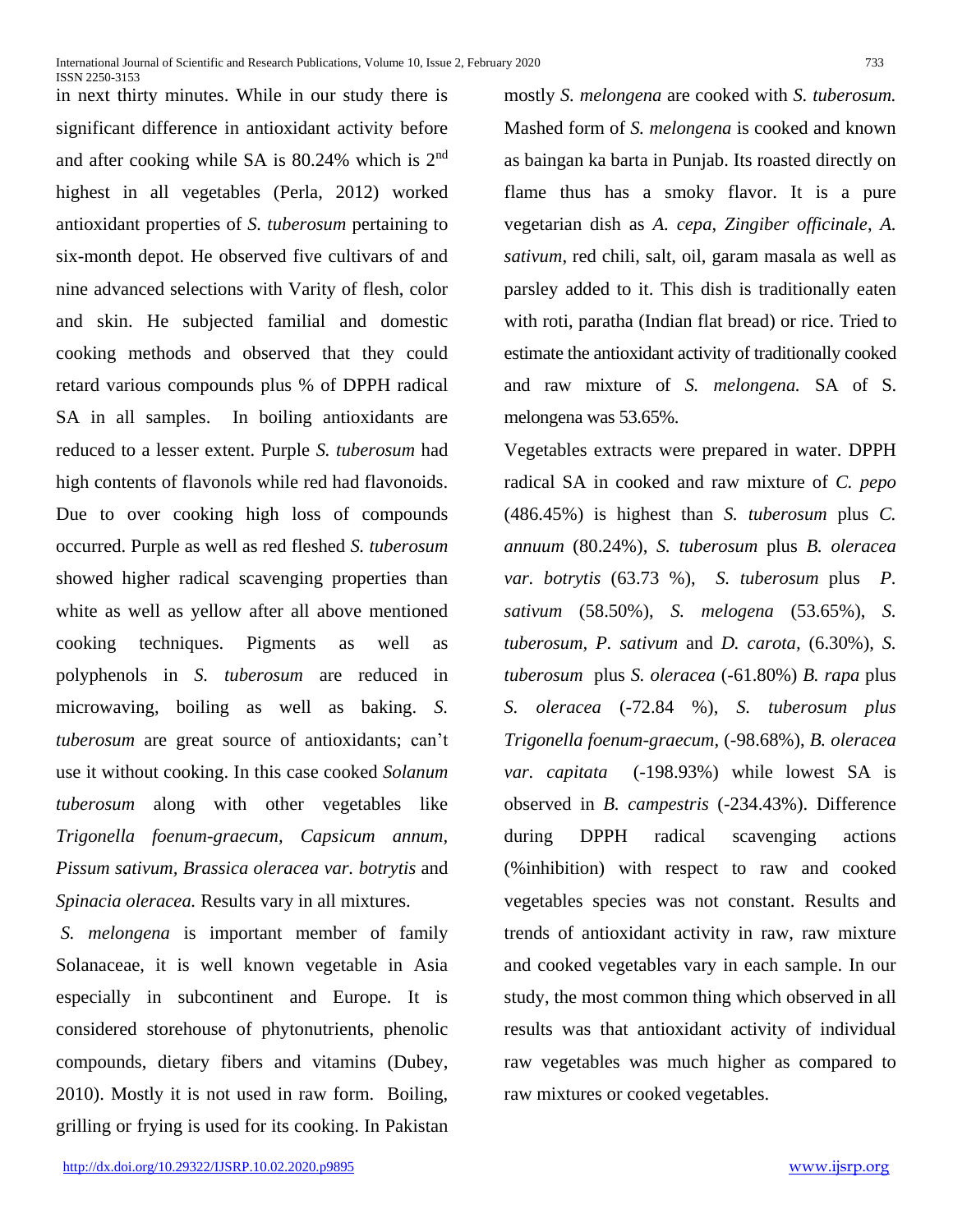Microbes especially bacteria are big reason of diseases and even death in all over the world. Main reason of different infectious diseases is pathogenic bacteria. Pathogenic microbes are extensively found in our surroundings. *S. aureus* is pus forming infections microbe which causes pneumonia and sever urinary tract infection. Food *poisoning is caused by B. subtillus* and *E. coli*. (Sapkota R. D., 2012)

ISSN 2250-3153

Since more than 70 years have been using antibiotics against bacteria to save human health. In the beginning antibiotics were very useful against bacteria, but with the passage of time, new phenomenon pertaining to antibiotic resistance in bacteria was observed. Antibiotics resistance in bacteria is a natural phenomenon and due to this resistance, many strong antibiotics are declared useless now. (D'Costa, 2011)

**Conclusion:** Plants protect human body against harmful effects of free radicals and disease-causing micro-organisms. Vegetables are rich source of antioxidants as well as antibacterial agents.

Antioxidant activity of these vegetables was determined by applying DPPH assay and it was observed that scavenging potential of these vegetable extracts was of varying degrees.

Two-way Analysis of Variance (ANOVA) intended effects of raw mixture plus cooked vegetables. Were checked concentrations plus interaction between these two independent variables which were  $P < 0.05$  (Excluded of P. sativum & S. tuberosum and Trigonella foenum-graecum & S. tuberosum).

Difference during DPPH radical scavenging actions (%inhibition) with respect to raw and cooked vegetables was not constant. Results and trends of antioxidant activity in raw, raw mixture and cooked vegetables varied in each sample. In our quantitative study, the most common thing which observed in all results was that antioxidant activity of individual raw vegetables was much higher as compared to raw mixtures or cooked vegetables.

Antioxidant activity of raw vegetables > Raw mixture + cooked vegetables' antioxidant activity.

At varying concentrations (10, 20, 30, 40, 50, 60, 70, 80, 90 and 100 µg/mL) of resultant mixtures of vegetables' samples, were checked with DPPH. There was no rhythmic change in antioxidant activity at ranging concentration rising from 10 to 100 µg/ml. The bacterial species were cultured in Lauria Bertaini (L.B.) medium and vegetable samples and standard antibiotics were co-cultivated with their respective bacterial strains to see how effectively they control their growth in the given medium. The zone of inhibition of entire vegetables extract was checked. In results checked that raw mixture and cooked vegetables have antioxidant activity but no anti-bacterial activity against our selected bacterial strains while standard antibiotics have shown their inhibition zone.

## **References**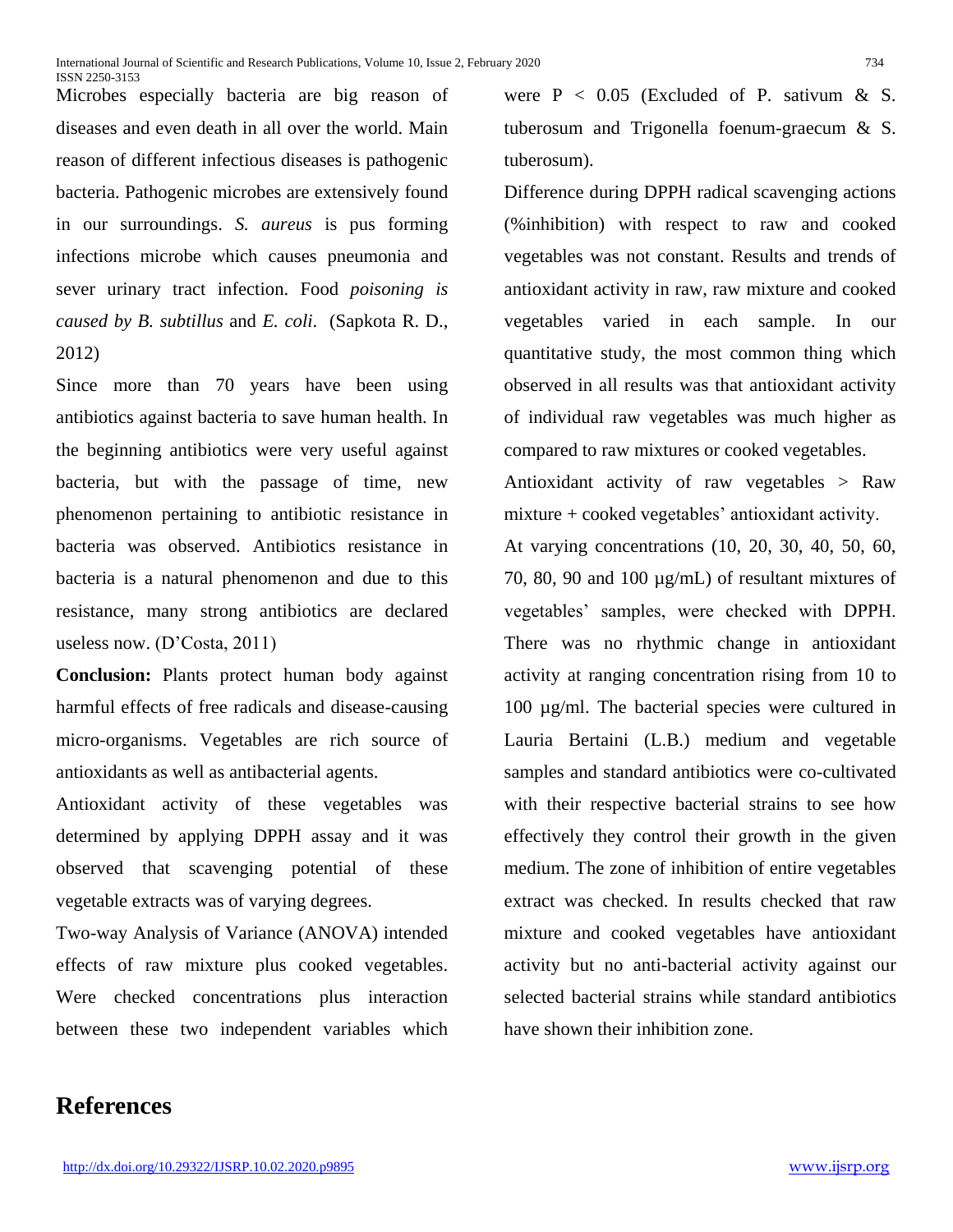International Journal of Scientific and Research Publications, Volume 10, Issue 2, February 2020 735 ISSN 2250-3153

- 1. Akhtar, S. A. (2013). Prevalence of vitamin A deficiency in South Asia: causes, outcomes, and possible remedies. *Journal of health, population, and nutrition*, 31(4), 413. .
- 2. Alvi, S. K. (2003). Effect of peeling and cooking on nutrients in vegetables. *Pak J Nutr,* , 2, 189-191.
- 3. Azizah, A. W. (2009). Effect of boiling and stir frying on total phenolics, carotenoids and radical scavenging activity of pumpkin (Cucurbita moschato). *International Food Research Journal*, 16(1), 45-51.
- 4. Behera, S. K. (2017). Evaluation of antibacterial activity of three selected fruit juices on clinical endodontic bacterial strains. *Journal of pharmacy & bioallied sciences*, S217.
- 5. Bernhardt, S. &. (2006). Impact of different cooking methods on food quality: Retention of lipophilic vitamins in fresh and frozen vegetables. *journal of Food Engineering,* , 77(2), 327-333.
- 6. Bhat, R. S.-D. (2014). Phytochemical constituents and antibacterial activity of some green leafy vegetables. *Asian Pacific journal of tropical biomedicine*, 4(3), 189- 193.
- 7. Choi, C. W. (2002). Antioxidant activity and free radical scavenging capacity between Korean medicinal plants and flavonoids by assay-guided comparison. *Plant science*, 163(6).
- 8. Chuah, A. M.-C.-J. (2008). Effect of cooking on the antioxidant properties of coloured peppers. *Food chemistry*, 111(1), 20-28.
- 9. D'Costa, V. M. (2011). Antibiotic resistance is ancient. *Nature*, 477(7365), 457.
- 10. Dubey, A. M. (2010). Antimicrobial activity of some selected vegetables. *International Journal of Applied Biology and Pharmaceutical Technology*, 1(3), 994-999.
- 11. Gutteridge, J. M. (2000). Free radicals and antioxidants in the year 2000: a historical look to the future. . *Annals of the New York Academy of Sciences,*, 899(1), 136-147.
- 12. Istúriz, R. E. (2000). Antibiotic use in developing countries. *Infection Control & Hospital Epidemiology*, 21(6), 394-397.
- 13. Jiménez‐Monreal, A. G.‐D.‐T. (2009). Influence of cooking methods on antioxidant activity of vegetables. *Journal of Food Science*, 74(3), H97-H103.
- 14. Kamble, V. S. (2013). Traditional leafy vegetables a future herbal medicine. *Int J Agric Food Sci,* , 3(2), 56-58.
- 15. Krishnaiah, D. S. (2007). Phytochemical antioxidants for health and medicine a move towards nature. . *Biotechnology and Molecular Biology Reviews*, 2(4), 97-104. .
- 16. Lobo, V. P. ( 2010). Free radicals, antioxidants and functional foods: Impact on human health. *Pharmacognosy reviews*, 4(8), 118. .
- 17. Miglio, C. C. (2007). Effects of different cooking methods on nutritional and physicochemical characteristics of selected vegetables. *Journal of agricultural and food chemistry*, 56(1), 139-147.
- 18. Molyneux, P. (2004). The use of the stable free radical diphenylpicrylhydrazyl (DPPH) for estimating antioxidant activity. *Songklanakarin J. Sci. Technol,* , 26(2), 211- 219.
- 19. Molyneux, P. (2004). The use of the stable free radical diphenylpicrylhydrazyl (DPPH) for estimating antioxidant activity. *Songklanakarin J. Sci. Technol*, 26(2), 211- 219.
- 20. Naczk, M. &. (2006). Phenolics in cereals, fruits and vegetables: Occurrence, extraction and analysis. *Journal of pharmaceutical and biomedical analysis*, 41(5), 1523-1542.
- 21. Perla, V. H. (2012). Effects of cooking methods on polyphenols, pigments and antioxidant activity in potato tubers. *LWT-Food Science and Technology*, 45(2), 161- 171.
- 22. Sanches-Silva, A. C. (2014). Trends in the use of natural antioxidants in active food packaging. *a review. Food Additives & Contaminants*, Part A, 31(3), 374-395.
- 23. Sapkota, R. D. (2012). Antibacterial effects of plants extracts on human microbial